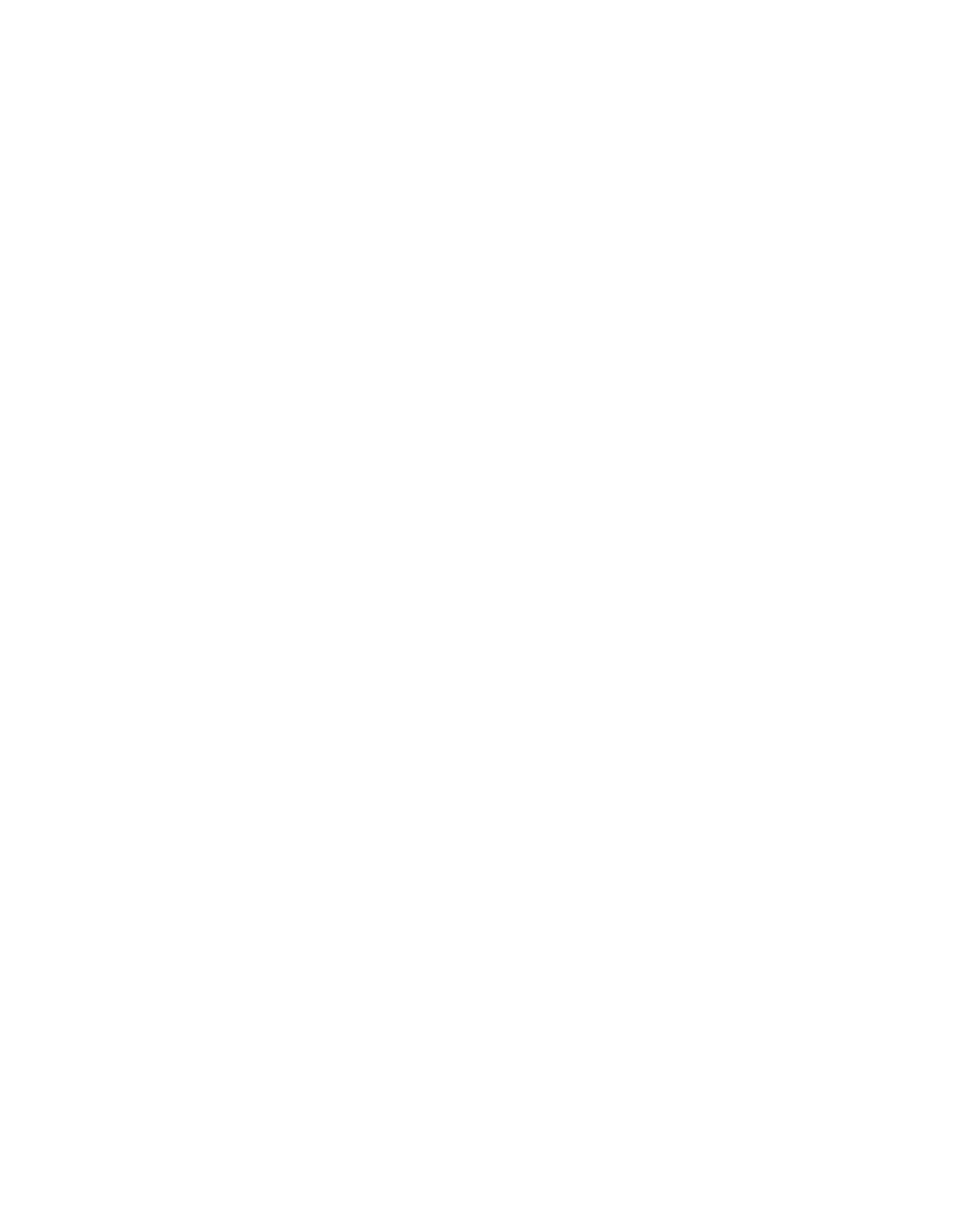# **Table of Contents**

| $\mathbf{1}$     |       |                                                                                              |  |
|------------------|-------|----------------------------------------------------------------------------------------------|--|
|                  | 1.1   |                                                                                              |  |
|                  | 1.2   |                                                                                              |  |
|                  | 1.3   |                                                                                              |  |
|                  | 1.4   |                                                                                              |  |
|                  | 1.5   |                                                                                              |  |
|                  | 1.6   |                                                                                              |  |
| $\mathbf{2}$     |       | Methods for Evaluating Properties and Human Exposure Information  5                          |  |
|                  | 2.1   |                                                                                              |  |
|                  | 2.1.1 |                                                                                              |  |
|                  | 2.1.2 |                                                                                              |  |
|                  | 2.1.3 |                                                                                              |  |
|                  | 2.2   |                                                                                              |  |
| 3                |       |                                                                                              |  |
|                  | 3.1   |                                                                                              |  |
|                  | 3.2   |                                                                                              |  |
| $\boldsymbol{4}$ |       | Methods for Evaluating Cancer Studies in Experimental Animals 8                              |  |
|                  | 4.1   |                                                                                              |  |
|                  | 4.1.1 | RoC listing criteria for sufficient evidence of carcinogenicity from studies in experimental |  |
|                  |       |                                                                                              |  |
|                  | 4.1.2 |                                                                                              |  |
|                  | 4.1.3 |                                                                                              |  |
|                  | 4.2   |                                                                                              |  |
|                  | 4.3   | Systematic extraction of data from the cancer studies in experimental animals 10             |  |
|                  | 4.4   | Assessment of the utility of the individual studies in experimental snimals 10               |  |
|                  | 4.5   |                                                                                              |  |
| 5                |       | Methods for Evaluating Disposition and Toxicokinetics, Mechanistic Studies, and              |  |
|                  |       |                                                                                              |  |
|                  | 5.1   | Objectives for evaluation of disposition and toxicokinetic studies  13                       |  |
|                  | 5.1.1 |                                                                                              |  |
|                  | 5.1.2 |                                                                                              |  |
|                  | 5.1.3 |                                                                                              |  |
|                  | 5.2   | Objectives for evaluation of mechanistic studies and other relevant data  14                 |  |
|                  | 5.2.1 |                                                                                              |  |
|                  | 5.2.2 |                                                                                              |  |
|                  | 5.2.3 | Approach: Steps in the evaluation of mechanistic studies and other relevant data  15         |  |
| 6                |       | Overall Cancer Evaluation and NTP Listing Recommendation  16                                 |  |
|                  | 6.1   |                                                                                              |  |
|                  | 6.2   |                                                                                              |  |
| 7                |       |                                                                                              |  |
|                  |       |                                                                                              |  |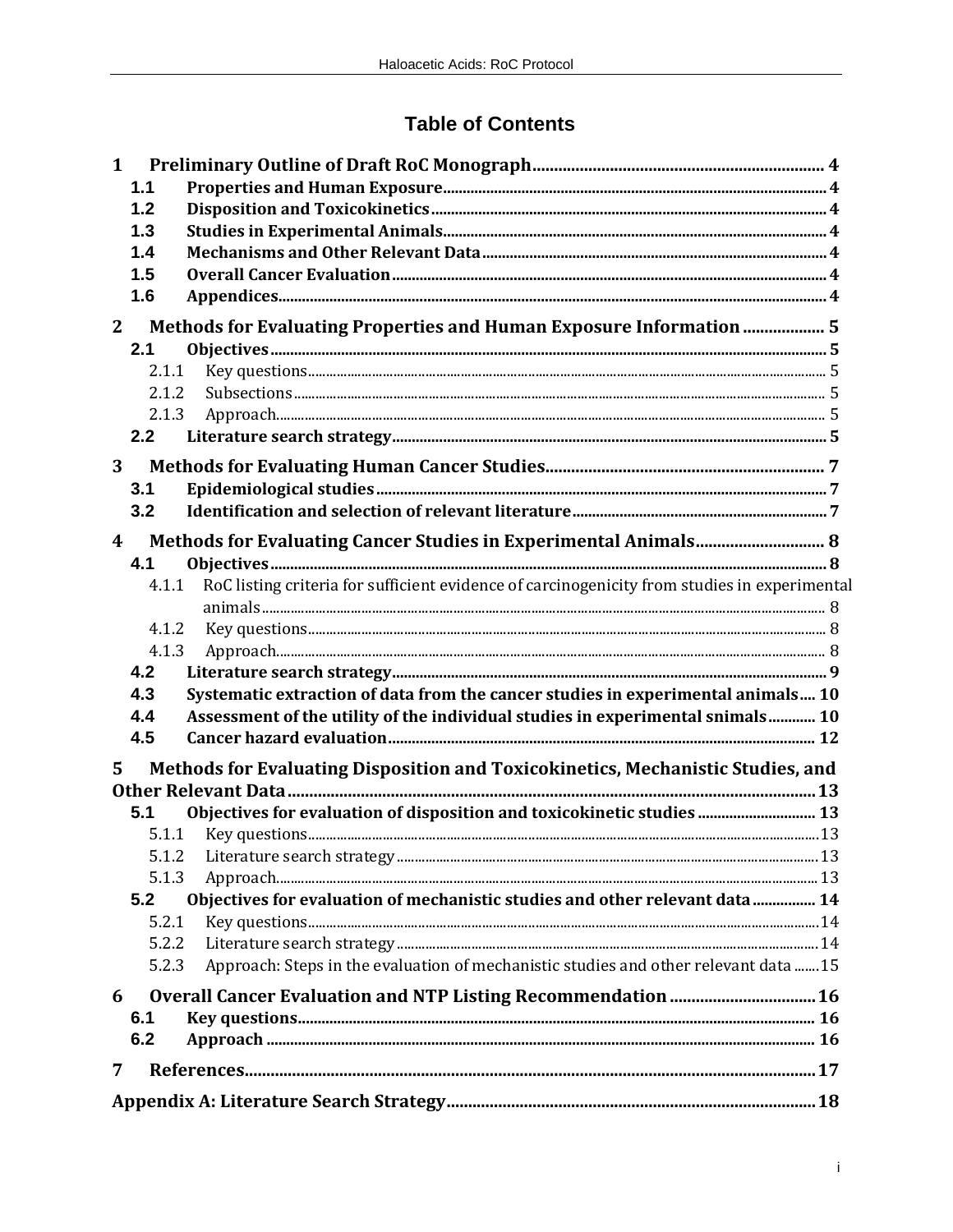# **List of Tables**

| Table 4-1. Literature search strategy for cancer studies in experimental animals        |  |
|-----------------------------------------------------------------------------------------|--|
|                                                                                         |  |
| Table 5-1. Literature search strategy for mechanistic studies and other relevant data14 |  |
|                                                                                         |  |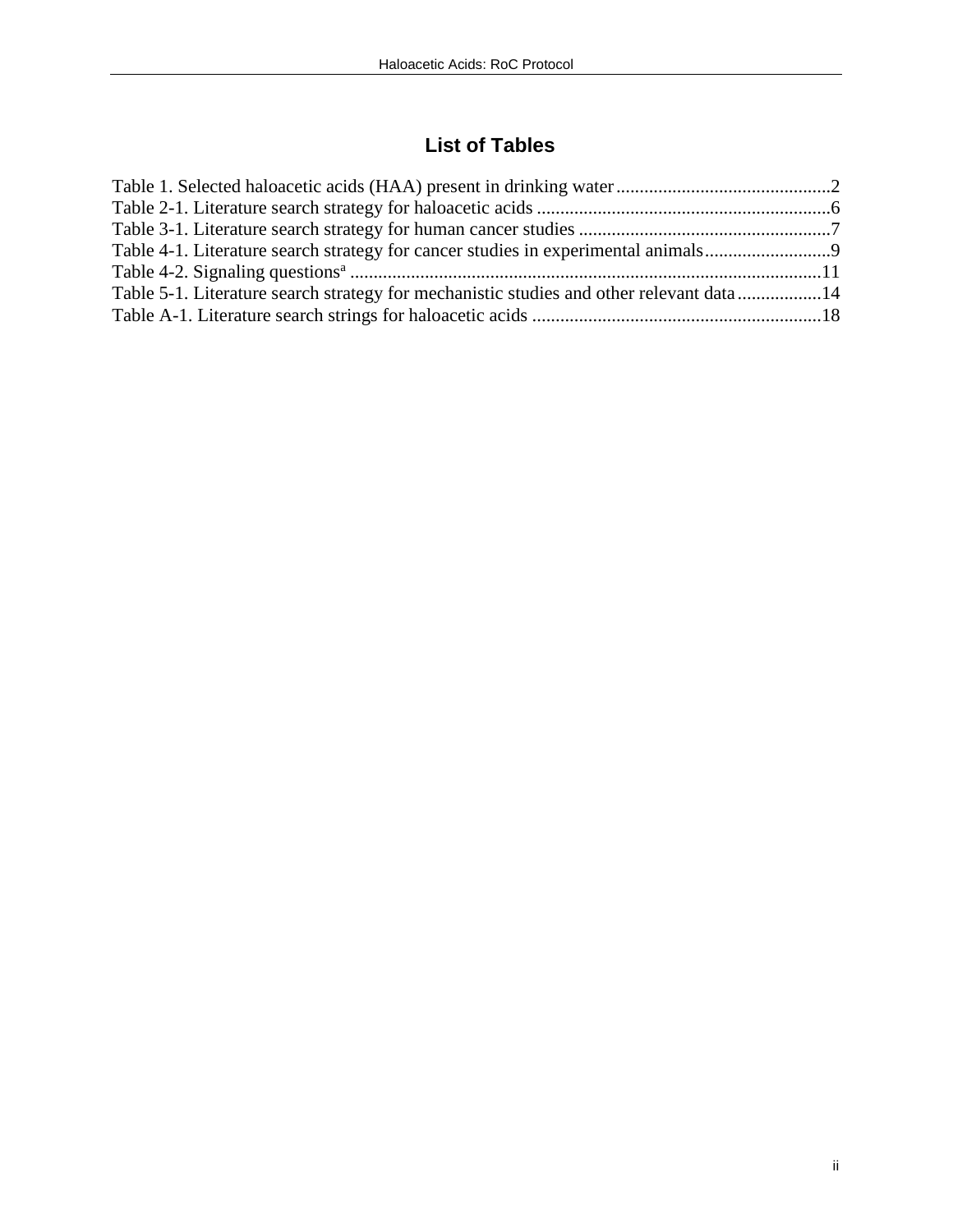# **Protocol: Methods for Preparing the Draft Report on Carcinogens Monograph on "Haloacetic Acids Found as Water Disinfection By-Products"**

#### **Background information**

Water disinfection is among the most important and beneficial public health advances of the  $20<sup>th</sup>$ century and has substantially reduced United States incidence of cholera, typhoid, and amoebic dysentery caused by waterborne pathogens (Richardson *et al.* 2007). According to the U. S. Environmental Protection Agency (EPA), over 48,000 U.S. public water systems provide disinfected water to more than 250 million people, while 10% to 15% of the U.S. population uses private groundwater wells that are typically not disinfected (EPA 2005, 2015a, 2015b). In addition, swimming pools and spas use on-site chlorination or bromination of water for disinfection. A consequence of the water disinfection process is the formation from chemicals and organic material in the water of a large number of unintended compounds that are of potential public health concern (IPCS 2000). Reports have put the number at over 500 chemicals, and identification of more byproducts is ongoing. Trihalomethanes make up the largest group by weight (58%). Two of four U.S. EPA regulated trihalomethanes, chloroform and bromodichloromethane, are listed in the Report on Carcinogens (RoC) as *reasonably anticipated to be a human carcinogen*; the other two chemicals, chlorodibromomethane and bromoform, do not have available cancer data. Haloacetic acids (HAAs) the second largest group by weight (36%) of total halogenated disinfection by-products found in public water supplies (Liang and Singer 2003).

The potential class of di- and tri-haloacetic acids found as water disinfection by-products was nominated by the National Toxicology Program (NTP) for possible review based on structural similarities and NTP cancer bioassays on several haloacetic acids. A concept for reviewing di- and tri- HAAs as a potential class was presented to the NTP Board of Scientific Counselors in April 11, 2016. Based on a request from the U.S. EPA Office of Water and advice from technical experts the review was expanded to include monoacetic acids as well as di- and tri- halogenated forms (Table 1- 1).

The Office of the Report on Carcinogens (ORoC) has identified thirteen HAAs formed from water disinfection processes: mono-, di, or tri- halogen substituted acetic acids with chlorine, bromine, or iodine substitutions. All bromine and chlorine substituted HAAs are either regulated by EPA or being considered for regulation of amounts in disinfected drinking water; however, some haloacetic acids found drinking water are not monitored or regulated and may have health consequences.

ORoC plans to evaluate mono-, di-, and trihaloacetic acids identified in drinking water for possible listing in the RoC (see table below). As proposed in the concept, an Information Group was convened on September 9, 2016 to discuss approaches to evaluate of some or all of these chemicals as a class. ORoC is in the process of exploring suggested approaches and has met with NTP scientists to discuss data needs and how to obtain this information in short-term experiments. As part of the evaluation, ORoC will assess whether some or all of these chemicals can be considered members of a class of carcinogens or if they should be considered separately. Moreover, information from this ORoC evaluation can help to inform public health decisions on water regulation and on water disinfection processes.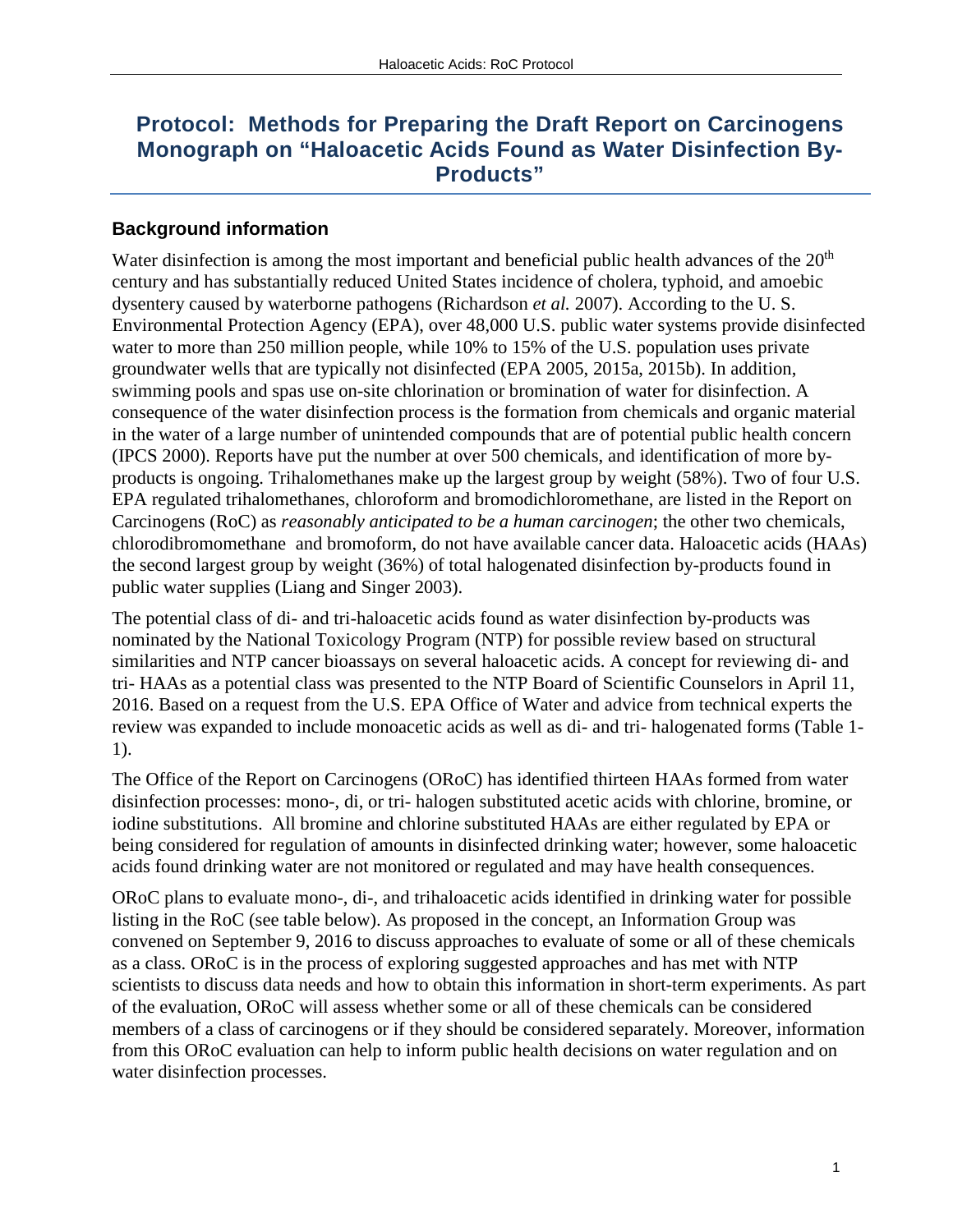| <b>Mono-HAA</b>            | <b>CAS RN</b> | Di-HAA                 | <b>CAS RN</b>  | <b>Tri-HAA</b>                     | <b>CAS RN</b> |
|----------------------------|---------------|------------------------|----------------|------------------------------------|---------------|
| Chloroacetic acid          | 79-11-8       | Dichloroacetic<br>Acid | 79-43-6        | Trichloroacetic acid               | 76-03-9       |
| Bromoacetic acid           | 79-08-3       | Dibromoacetic<br>Acid  | $631 - 64 - 1$ | Tribromoacetic acid                | 75-96-7       |
| <b>I</b> odoacetic<br>acid | 64-69-7       | Dijodoacetic<br>Acid   | 598-89-0       | <b>Bromodichloroacetic</b><br>acid | 71133-14-7    |
|                            |               | Bromochloroacetic acid | 5589-96-8      | Chlorodibromoacetic<br>acid        | 5278-95-5     |
|                            |               | Bromoiodoacetic acid   | 71815-43-5     |                                    |               |
|                            |               | Chloroiodoacetic acid* | 53715-09-6     |                                    |               |

**Table 1. Selected haloacetic acids (HAA) present in drinking water**

\* Chloroiodoacetic acid is formed by iodized salt being added to chlorinated drinking water.

#### **Cancer hazard evaluation**

The purpose of the cancer evaluation component is to assess the available scientific evidence, apply the RoC listing criteria[1](#page-5-0) to this evidence, and reach a preliminary level of evidence conclusion from studies in humans and recommendation for a listing status in the RoC. Briefly, the RoC listing criteria for the two listing categories are as follows:

*Known to be a human carcinogen*

 $\overline{a}$ 

• Sufficient evidence of carcinogenicity from studies in humans

*Reasonably anticipated to be a human carcinogen*

- Limited evidence of carcinogenicity from studies in humans
- Sufficient evidence of carcinogenicity from studies in experimental animals, OR
- Substance belongs to a structurally related class of substances that are listed in the RoC, OR
- Convincing relevant information that the agent acts through a mechanism indicating it would likely cause cancer in humans.

The goal of the cancer hazard evaluation component of the draft RoC monograph is to conduct an assessment of the scientific literature, utilizing information from the primary literature as well as from authoritative and other reviews. The monograph will evaluate the level of evidence from studies of cancer in experimental animals, as well as from studies reporting on mechanistic and related data such as metabolism and genotoxicity. The evaluation will be informed by the utilization of tables that will provide pertinent data on HAAs.

Conclusions regarding the carcinogenicity in experimental animals, as well as mechanistic and related data, are based on scientific judgment with consideration of all relevant data.

<span id="page-5-0"></span><sup>1</sup>For the formal Report on Carcinogens listing criteria, see http://ntp.niehs.gov/go/15209.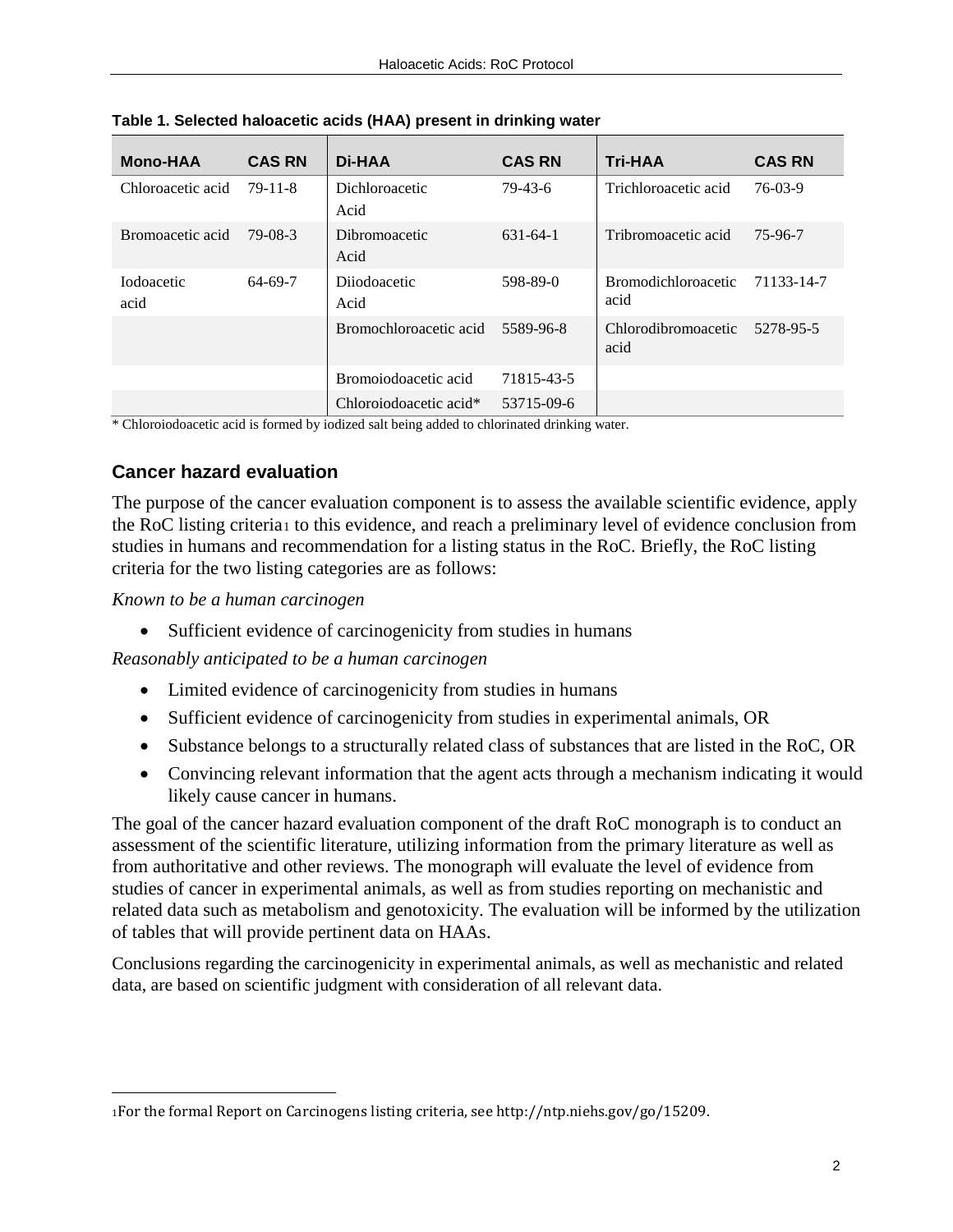## **Protocol components**

This protocol discusses the methods that will be used to prepare the cancer evaluation component of the draft monograph on thirteen HAAs found as water disinfection by-products (hereinafter referred to as HAAs).

- Part 1: Preliminary Outline of the Draft RoC Monograph
- Part 2: Methods for Evaluating Properties and Human Exposure Information
- Part 3: Methods for Evaluating Human Cancer Studies
- Part 4: Methods for Evaluating Cancer Studies in Experimental Animals
- Part 5: Methods for Evaluating Mechanistic and Other Relevant Data
- Part 5: Methods for Data Integration

Appendix A provides the literature search strings that are specific for haloacetic acids.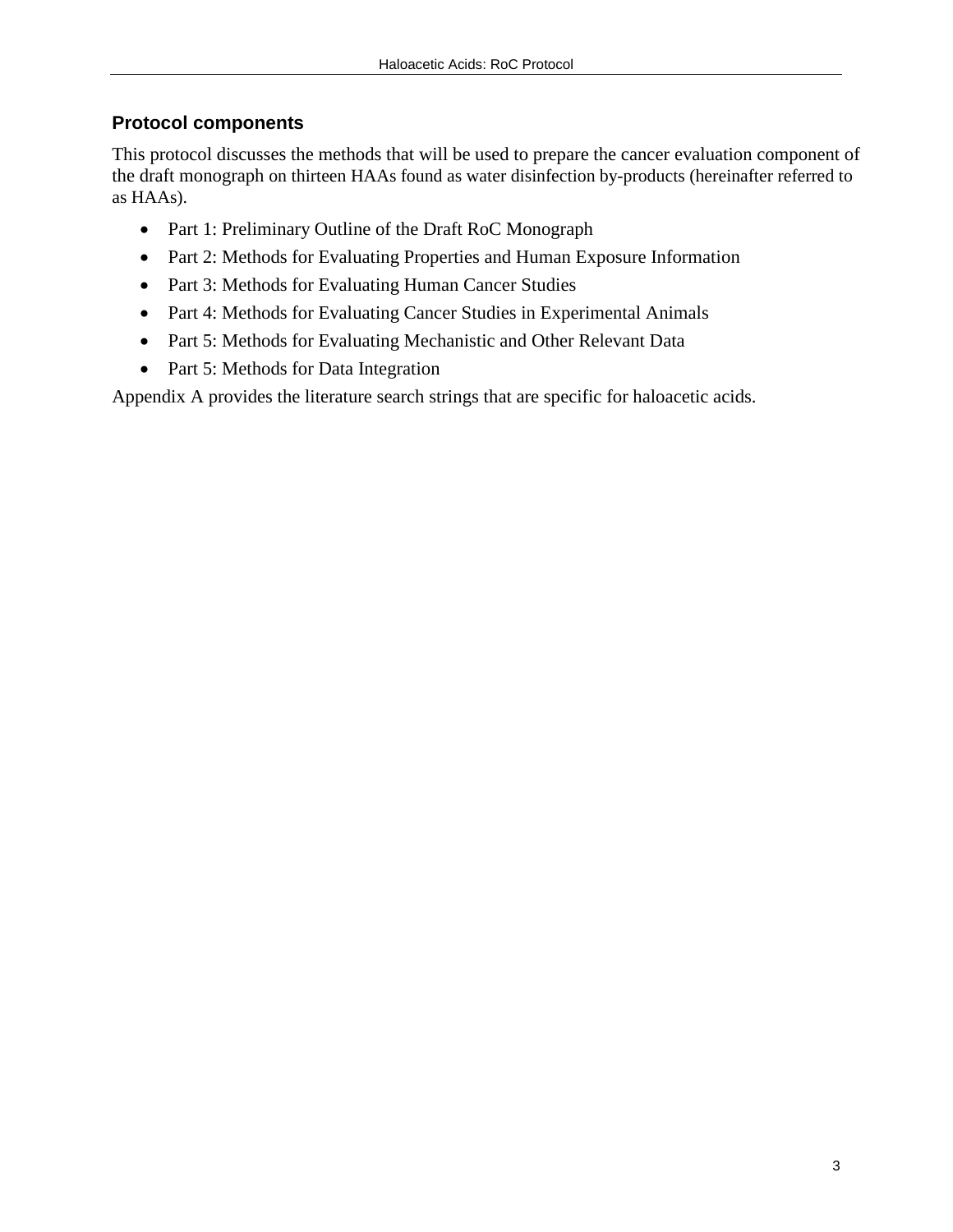## **1 Preliminary Outline of Draft RoC Monograph**

The draft RoC monograph on Haloacetic Acids Found as Water Disinfection By-Products (HAAs) focuses on the relationship between exposure to HAAs and cancer. The cancer evaluation component of the monograph is organized by topic and includes several sections, as described below. Since no human cancer studies were identified on exposure to any individual HAA, a brief summary of available information for human exposures to disinfected water and cancer will be included in the monograph introduction or final section. Appendices to the monograph contain additional information, such as descriptions of the quality evaluation of the carcinogenesis studies in experimental animals and data tables.

The major sections in the cancer hazard evaluation component are as follows:

## **1.1 Properties and Human Exposure**

This section includes details on the chemical properties of the HAAs under review and the current available information on human exposure in the United States to these water disinfection byproducts.

## **1.2 Disposition and Toxicokinetics**

This section discusses the available information on absorption, distribution, metabolism, and excretion of HAAs in humans and experimental animals.

## **1.3 Studies in Experimental Animals**

This section (1) reviews and assesses the quality and utility of the available studies of cancer in experimental animals exposed to HAAs to inform the cancer hazard evaluation, (2) interprets the study findings and identifies treatment-related cancer sites in each study, and (3) integrates the findings across studies for each HAA.

#### **1.4 Mechanisms and Other Relevant Data**

This section assesses the strength of mechanistic and related evidence for effects resulting from exposure to HAAs. It includes relevant studies on cytotoxicity and genotoxicity conducted *in vivo* or *in vitro*.

#### **1.5 Overall Cancer Evaluation**

The final section of the draft RoC monograph integrates the evidence from the cancer studies in experimental animals with mechanistic and relevant data and applies the RoC listing criteria to reach the NTP preliminary listing recommendation. This section will also discuss the evidence for possibly grouping some or all of these chemicals as members of a class of carcinogens, based on their carcinogenic and/or biochemical properties.

## **1.6 Appendices**

The appendices to the monograph contain additional information, including descriptions of the quality evaluation of carcinogenesis studies in experimental animals, literature search strategy, or important supplemental information.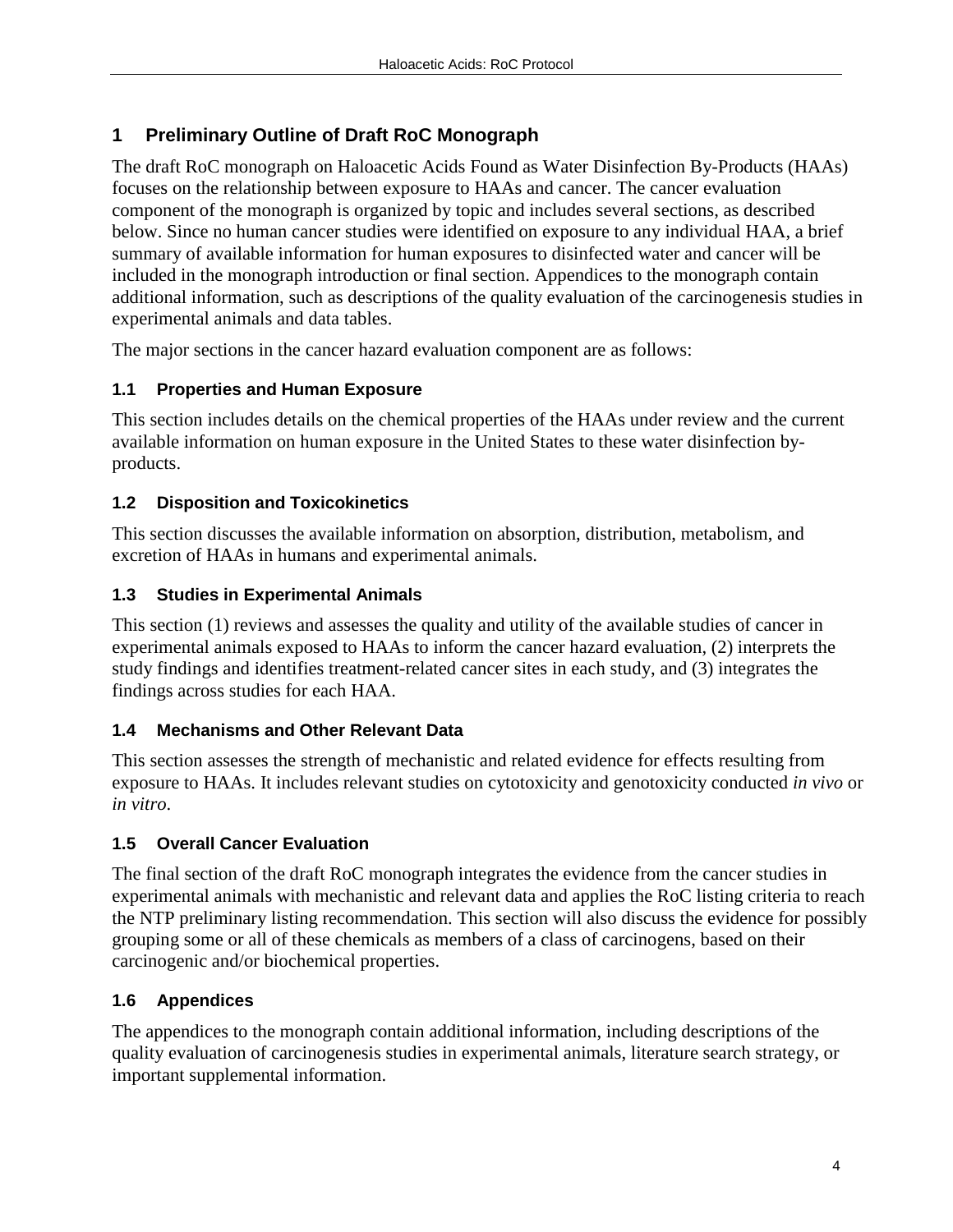## **2 Methods for Evaluating Properties and Human Exposure Information**

## **2.1 Objectives**

Human exposure to HAAs for people, focusing on people residing in the United States, will be assessed in this section of the monograph by reviewing available data on formation, production factors (source water, disinfectant, process, and remediation methods) levels of exposure in the general population as well as occupational exposure. The general approach for identifying the relevant literature, drafting subsections which will incorporate information on key questions (see below), and examples of tabular and graphical presentation of data are described in Part C of the [Handbook for Preparing Report on Carcinogens Monographs](https://ntp.niehs.nih.gov/pubhealth/roc/handbook/index.html) (herein after referred to as RoC Handbook) (NTP 2015).

## *2.1.1 Key questions*

- What HAAs are found as water disinfection by-products and what is their amount in relation to other chemical by-products formed with water disinfection?
- Are a significant number of people residing in the United States exposed to these chemicals?
- How is exposure measured and what federal regulations and guidelines limit exposures?
- How is exposure controlled; what remediation methods are used or proposed?
- What factors in the disinfection process influence formation and type of halogen substitutions of the HAAs?
- What ways can the general population be exposed to HAAs; what occupations or activities pose a greater risk of exposure?

## *2.1.2 Subsections*

- Substance identification and properties
- Water treatment and formation of disinfection byporducts
- Remediation of HAAs
- Exposure to HAAs
- Summary and synthesis

## *2.1.3 Approach*

The information presented in this section will rely primarily on secondary literature sources as described in Section 1 of Part C of the RoC Handbook. Information used for exposure assessment will also come from reports from the U.S. EPA Office of Water and other sources and include published meeting proceedings, manuscripts, and Federal Register Notices.

## **2.2 Literature search strategy**

Data related to methods, properties, occurrence, and human exposure to HAAs are collected from secondary sources and authoritative reviews and other online resources outlined in the RoC Handbook (see Sections B and C). Potentially relevant literature was identified by a search for "occurrence" in the PubMed citation database. The review of results from citation databases searched for other topics of the monograph, such as the Mechanistic section, provides additional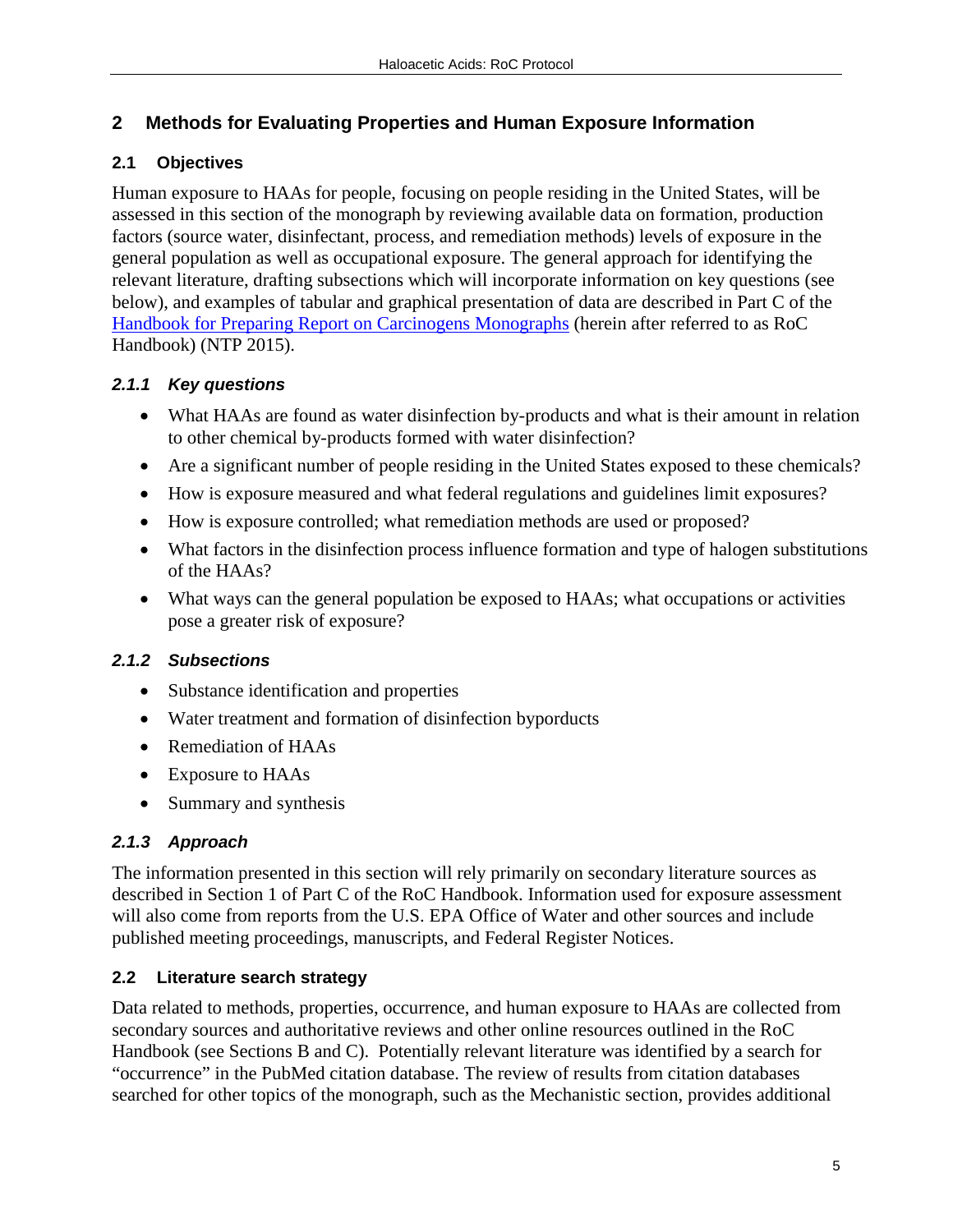potentially relevant literature. Such results are identified during screening and reviewed for relevance.

| Table 2-1. Literature search strategy for haloacetic acids |  |  |  |
|------------------------------------------------------------|--|--|--|
|------------------------------------------------------------|--|--|--|

| <b>Substance-specific search concepts</b>                         |           | <b>Exposure</b> |
|-------------------------------------------------------------------|-----------|-----------------|
| Haloacetic acids (class)                                          | $Occurr*$ |                 |
| Dihaloacetic acids (class)                                        |           |                 |
| Trihaloacetic acids (class)                                       |           |                 |
| 13 individual HAAs names, synonyms and CAS<br>numbers             |           |                 |
| <b>Excluded:</b> TCA acid peels, TCA solub*, TCA<br>precipitable, |           |                 |
| HPV, anogenital wart treatments                                   |           |                 |
| Disinfection by-products                                          |           |                 |
| Treated water                                                     |           |                 |
| Water treatment                                                   |           |                 |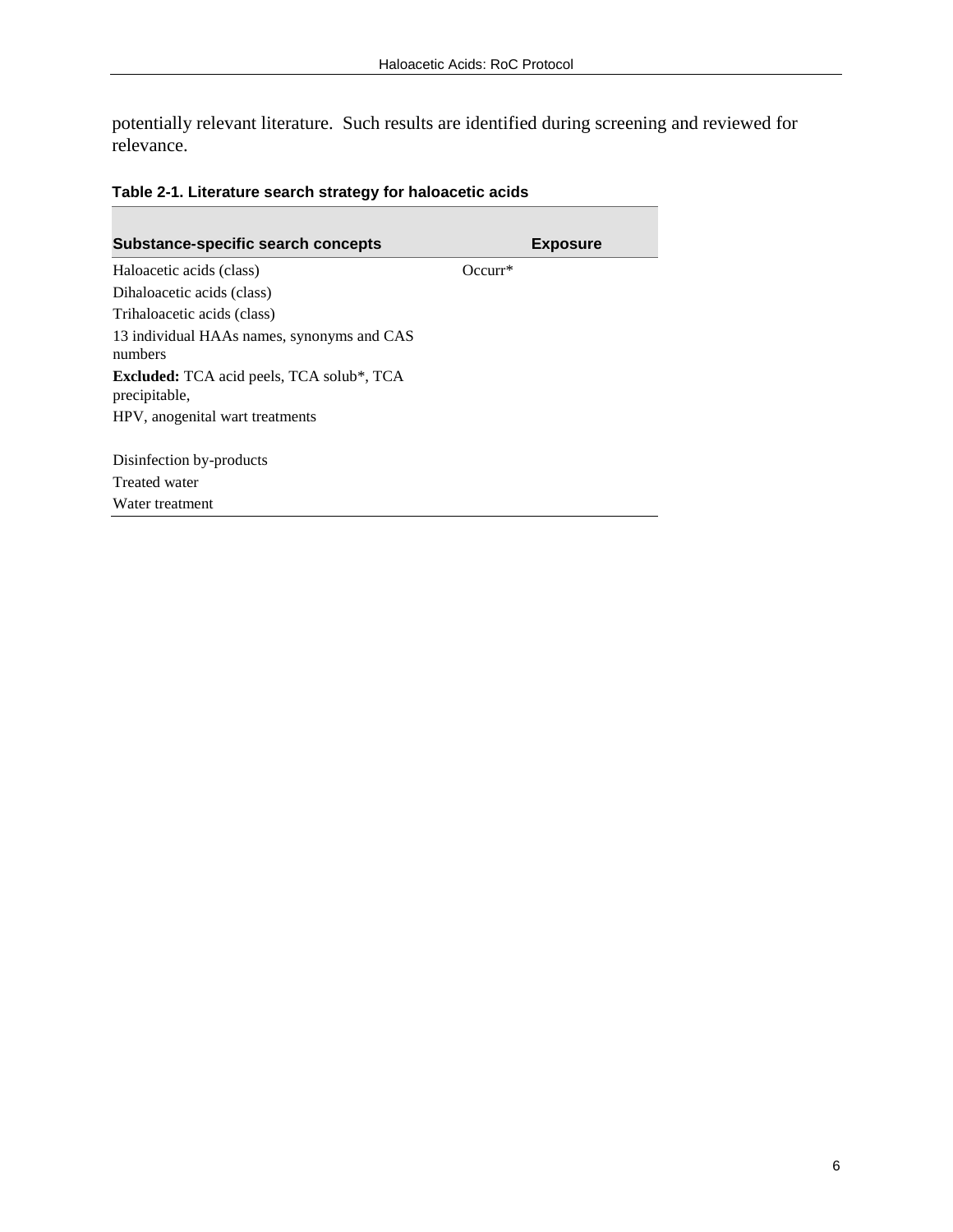#### **3 Methods for Evaluating Human Cancer Studies**

#### **3.1 Epidemiological studies**

No epidemiological studies were identified evaluating exposure specific for HAAs using the literature search strategy outlined below. Human exposures to HAAs formed as water disinfection by-products are to the mixture of by-products and our evaluation of carcinogenicity is based on individual exposures and cancer outcomes in experimental animals. There are existing data in the primary literature of exposures to water disinfection mixtures or specific classes of water disinfection by-products (such as trihalomethanes) that may serve as surrogates of chlorinated water. A brief discussion of the human cancer findings and any potential association with disinfection byproducts will be discussed in either the introduction or final section the monograph. The discussion will summarize the review in the general remarks section of the International Agency for Research on Cancer (IARC) monograph on Some Chemicals Present in Industrial and Consumer Products, Food and Drinking-Water (IARC 2013) and update the literature since that monograph.

#### **3.2 Identification and selection of relevant literature**

Search concepts used to search the three scientific databases (PubMed, Scopus, and Web of Science) for potential HAA exposures and cancer studies in humans are provided in the table below. The search strategy used terms related to HAAs or relevant exposure scenarios combined (using "and") with search terms for epidemiologic studies and with search terms for the outcome, i.e., cancer. Retrieved citations are screened for inclusion/exclusion using [Health Assessment Workplace](https://hawcproject.org/about/)  [Collaborative \(HAWC\)](https://hawcproject.org/about/) software. HAWC software is an open-source, modular, content-management system designed to facilitate synthesis of multiple data sources, integrating and documenting workflow from literature search to data extraction, synthesis, and interpretation. Citation analysis of articles, reports, and reviews identified from this search strategy are used to identify any additional primary studies or other relevant literature.

| Substance-specific search<br>concepts <sup>a</sup>                                     | Epidemiologic search<br>conceptsb | <b>Cancer endpoint concepts</b> |
|----------------------------------------------------------------------------------------|-----------------------------------|---------------------------------|
| Dihaloacetic acids (class)                                                             | RoC Epidemiological (Human)       | RoC Cancer Search Strings       |
| Trihaloacetic acids (class)                                                            | <b>Studies Search Strings</b>     |                                 |
| 13 individual HAAs names,<br>synonyms, and CAS numbers                                 |                                   |                                 |
| Disinfection by-products, water<br>disinfection, water treatment (General<br>concepts) |                                   |                                 |

a For full search string see Appendix.

**See RoC Handbook Appendix: Standard search strings for databases searches for search terms for epidemiological studies and cancer**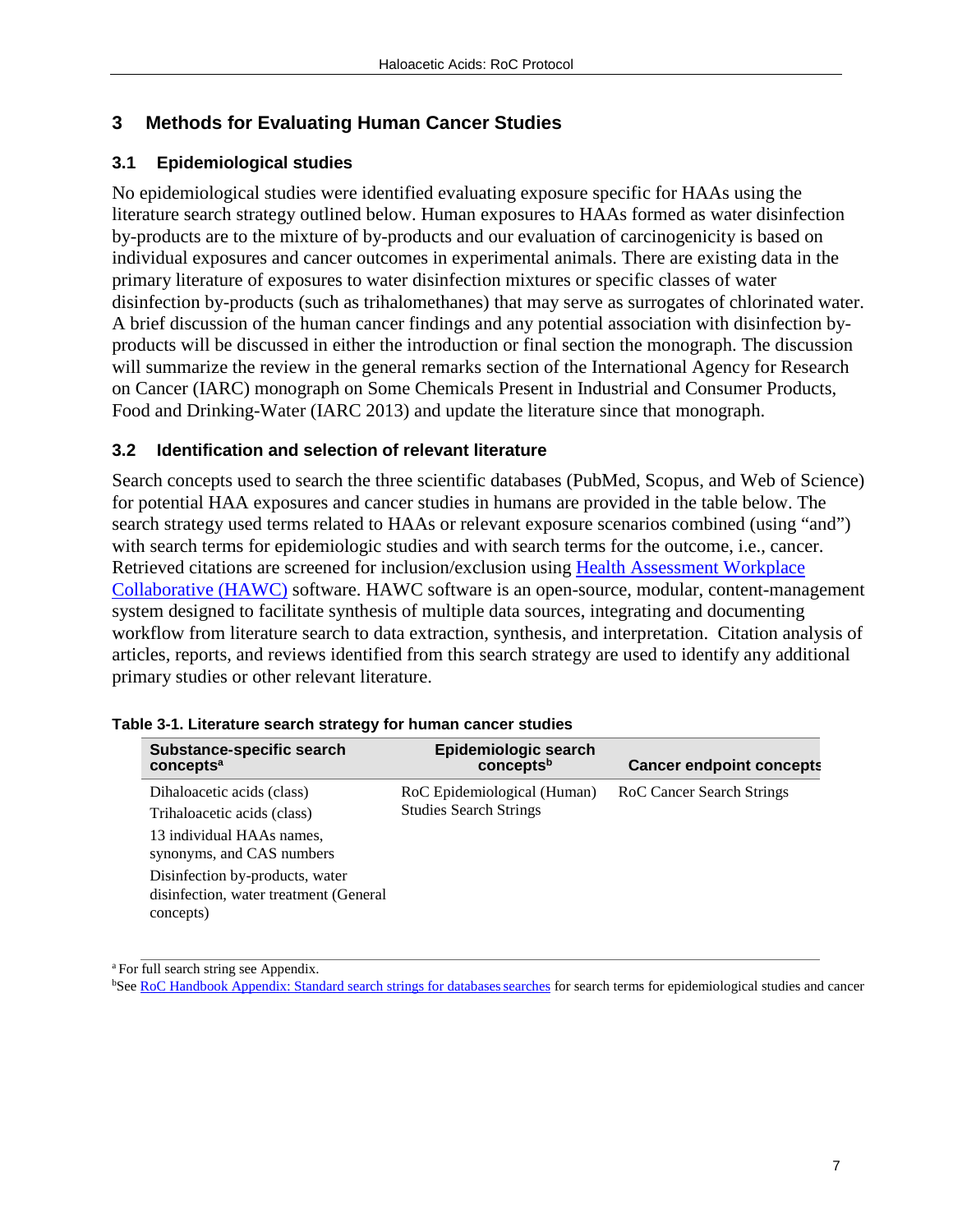## **4 Methods for Evaluating Cancer Studies in Experimental Animals**

## **4.1 Objectives**

This section describes the procedures used to prepare the cancer studies in the experimental animal section of the draft RoC monograph, and to reach a level of evidence conclusion on the carcinogenicity of HAAs with animal cancer data. The general approach for identification and selection of the relevant literature, systematic extraction of data from the experimental animal studies, assessment of the utility of the individual studies in experimental animals, cancer hazard evaluation, and examples of table templates and figures are described in Part E of the RoC Handbook [\(http://ntp.niehs.nih.gov/go/rochandbook\)](http://ntp.niehs.nih.gov/go/rochandbook).

The objective of the evaluation of the studies in experimental animals is to reach a preliminary level of evidence conclusion [sufficient, not sufficient] for the carcinogenicity of HAAs by applying the RoC listing criteria to the body of knowledge (Section 4.1.1). Because HAAs may potentially defined as a class rather than as individual HAA compounds, the application of the RoC listing criteria and preliminary level of evidence conclusions from studies in experimental animals may not be discussed until the overall cancer hazard conclusions, which is after the evaluation of the mechanistic data.

#### *4.1.1 RoC listing criteria for sufficient evidence of carcinogenicity from studies in experimental animals*

"Increased incidence of malignant and/or a combination of malignant and benign tumors

- in multiple species or at multiple tissue sites OR
- by multiple routes of exposure, OR
- to an unusual degree with regard to incidence, site, or type of tumor, or age at onset."

## *4.1.2 Key questions*

- What is the level of evidence (sufficient or not sufficient) of carcinogenicity of HAA from animal studies?
- What are the methodological strengths and limitations of the studies?
- What are the tissue sites with cancer?
- Are there any trends in tissue sites with number or type of halogen substitutions?

## *4.1.3 Approach*

The steps for conducting the cancer evaluation include:

- Selection of the literature included in the cancer hazard evaluation of the experimental animal studies (RoC Handbook, Part E, Section 1; Section 4.2 below)
- Systematic extraction of the data from experimental animal studies (RoC Handbook, Part E, Section 3; Section 4.3 below)
- Assessment of the quality of the individual studies (RoC Handbook, Part E, Section 4; Section 4.4 below)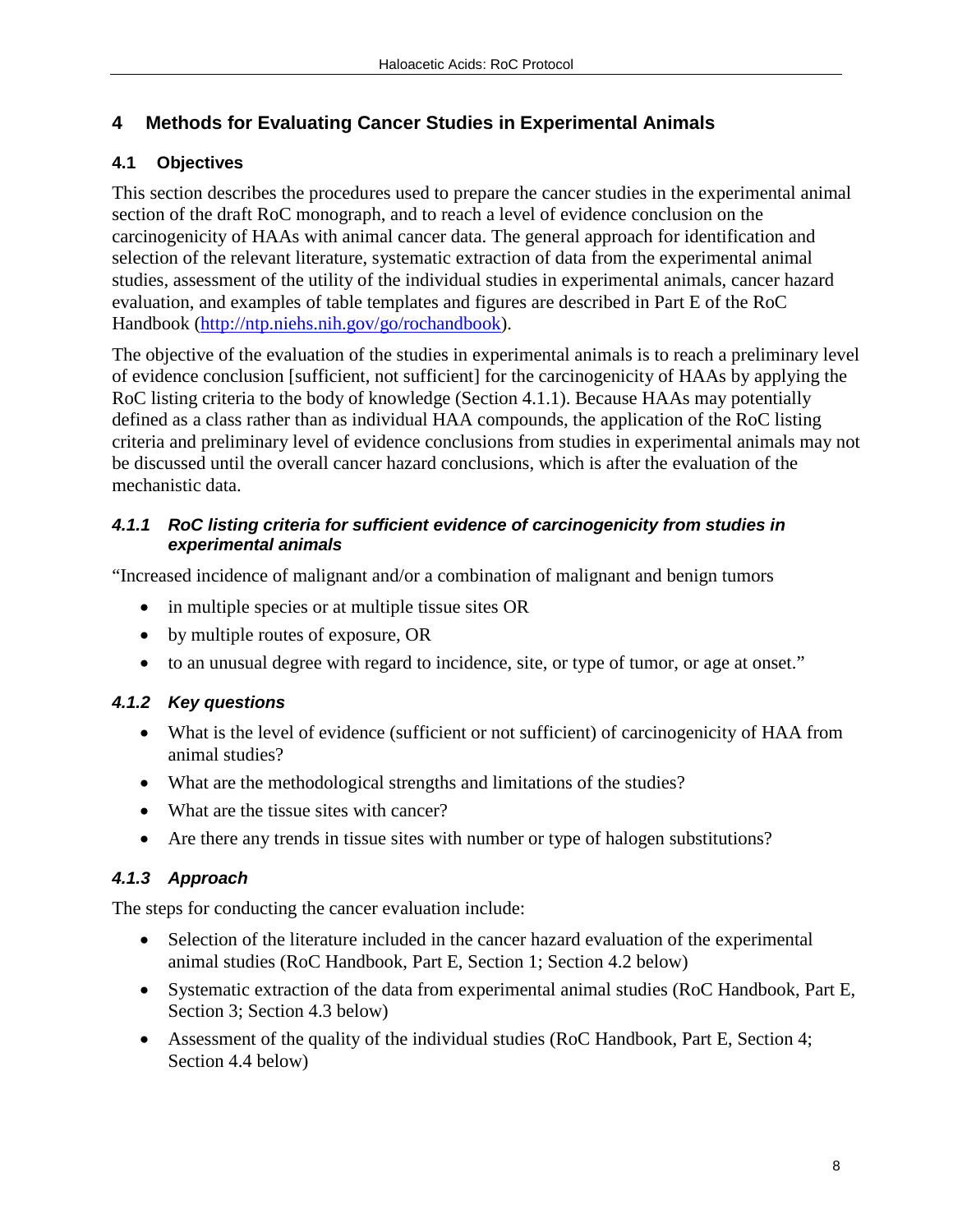• Cancer hazard evaluation of the evidence from studies in experimental animals (RoC Handbook, Part E, Section 5; Section 4.5 below)

Details on the approach to be used to identify and report on relevant studies, including the factors used for study quality assessment, is provided following the brief description of the literature search.

#### **4.2 Literature search strategy**

The identification of the relevant literature includes developing strategies for searching for citations and inclusion/exclusion questions for selecting the relevant citations from the searches.

The following approaches for identifying literature are employed:

- Literature searches of three scientific databases PubMed, Scopus, and Web of Science are conducted for this section using the specific search terms for the substance (see Appendix) combined (using "and") with search terms for cancer and experimental animals.
- For HAAs, sources searched for studies that might not be included in the scientific databases listed above were the Carcinogenic Potency Data Base (Gold 2011), PHS-149 (*Survey of Compounds Which Have Been Tested for Carcinogenic Activity*) (Lee *et al.* 1988), the Chemical Carcinogenesis Research Information System (CCRIS) (NLM 2011), and IARC monographs.

| Substance-specific search<br>concepts <sup>a</sup>                                                                                                                                                                                       | Animal species concepts <sup>b</sup>                     | <b>Cancer search</b><br>conceptsb |
|------------------------------------------------------------------------------------------------------------------------------------------------------------------------------------------------------------------------------------------|----------------------------------------------------------|-----------------------------------|
| Haloacetic acids (class)<br>Dihaloacetic acids (class)<br>Trihaloacetic acids (class)<br>13 individual HAAs names, synonyms<br>and CAS numbers<br>Disinfection by-products, water<br>disinfection, water treatment (General<br>concepts) | RoC Experimental Animal<br><b>Studies Search Strings</b> | RoC Cancer Search Strings         |

#### **Table 4-1. Literature search strategy for cancer studies in experimental animals**

a For full search string Appendix of this document.

**See RoC Handbook Appendix: Standard search strings for databases searches for search terms for experimental animals and cancer** 

Citations are screened for primary studies on cancer in experimental animals using the procedures outlined in the Appendix of the protocol and HAWC (http://hawcproject.org)

Studies are initially included in the study if they meet the following inclusion criteria:

- Measure neoplastic (benign, malignant) endpoints.
- Have non-cancer data that are informative for a cancer assessment, such as reporting preneoplastic lesions.
- Describe non-neoplastic lesions that are considered part of a morphologic continuum to neoplasia.
- Provide information on chronic study dose selection (such as a subchronic or short-term toxicity study used for chronic study dose selection).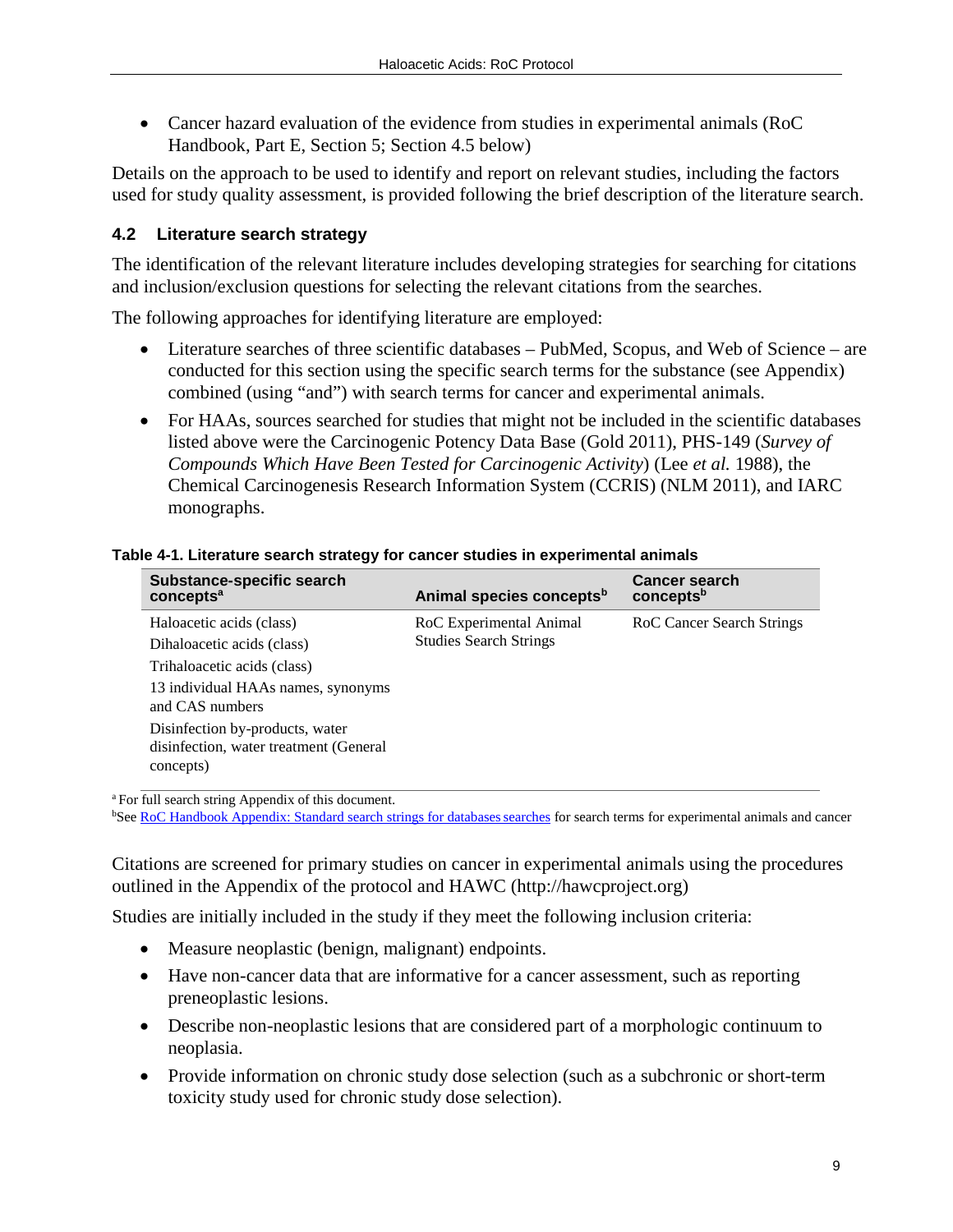• Co-carcinogen studies

Studies that have no concurrent control group or poor reporting of study design or of results may be excluded from further consideration.

#### **4.3 Systematic extraction of data from the cancer studies in experimental animals**

Detailed information regarding study data and methods abstraction from individual studies is described in the [RoC Handbook,](http://ntp.niehs.nih.gov/go/rochandbook) Part D, Section 3. Briefly, data is selected and entered into NTP Table Builder, a database specifically created for entering information from scientific publications in a systematic manner using standardized instructions and questions. The database contains "fields" that are specific for the different types of extracted information (e.g., such as species, strain, sex, route, dosing regimen, duration, and results). Questions and guidelines are available to describe the specific type of information that should be summarized or entered into each field; and selected fields are used to populate tables in the monograph.

#### **4.4 Assessment of the utility of the individual studies in experimental snimals**

Over 50 cancer studies in experimental animals were identified and reviewed for study quality by two independent reviewers. Exposure to the HAA in most studies was by drinking water and in a few cases by gavage.

Chronic carcinogenicity studies were located for six of the thirteen haloacetic acids: monochloroacetic acid, dichloroacetic acid, dibromoacetic acid, bromochloroacetic acid, trichloroacetic acid, and bromodichloroacetic acid. In addition, iodoacetic acid was tested as a promoter in an initiation-promotion study.

Each primary study is systematically evaluated by two independent reviewers for its ability to inform the cancer hazard evaluation using a series of signaling questions related to the following study performance elements: population, exposure conditions, outcome assessment, potential confounding, and statistics and reporting. Each element contains questions related to potential for bias as well as questions related to study sensitivity, which is the ability of the study to detect a "true" risk (see below for question). Studies are also evaluated for elements relevant to external validity (interpreting the findings for relevance to humans). The response for answering the signaling question (see below) of whether there is a potential bias or limitation is based on a comparison of the study element with that of the "ideal" study for a specific endpoint and exposure to the candidate substance. The signaling questions listed in the table below briefly review the major questions in the RoC Handbook and discuss issues specific for HAA animal cancer studies. Some issues specific for the evaluation of the quality of HAA studies are: (1) Studies may focus on liver pathology only and not provide information on whether a full necropsy was performed. Thus, these studies may not be as informative for evaluating the complete carcinogenicity of the HAA tested. (2) Neutralization of pH and sodium ion concentration in the drinking water across all dose groups (including control group) is important as these differences can affect the animal's physiology and water palatability. HAAs are acidic and acidity varies with concentration in water. In addition, neutralizing dose groups of differing acidities with sodium hydroxide would vary the sodium ion content of the dose groups. Therefore, all dose groups would need to be normalized as to sodium ion concentration as well as to a neutral pH range.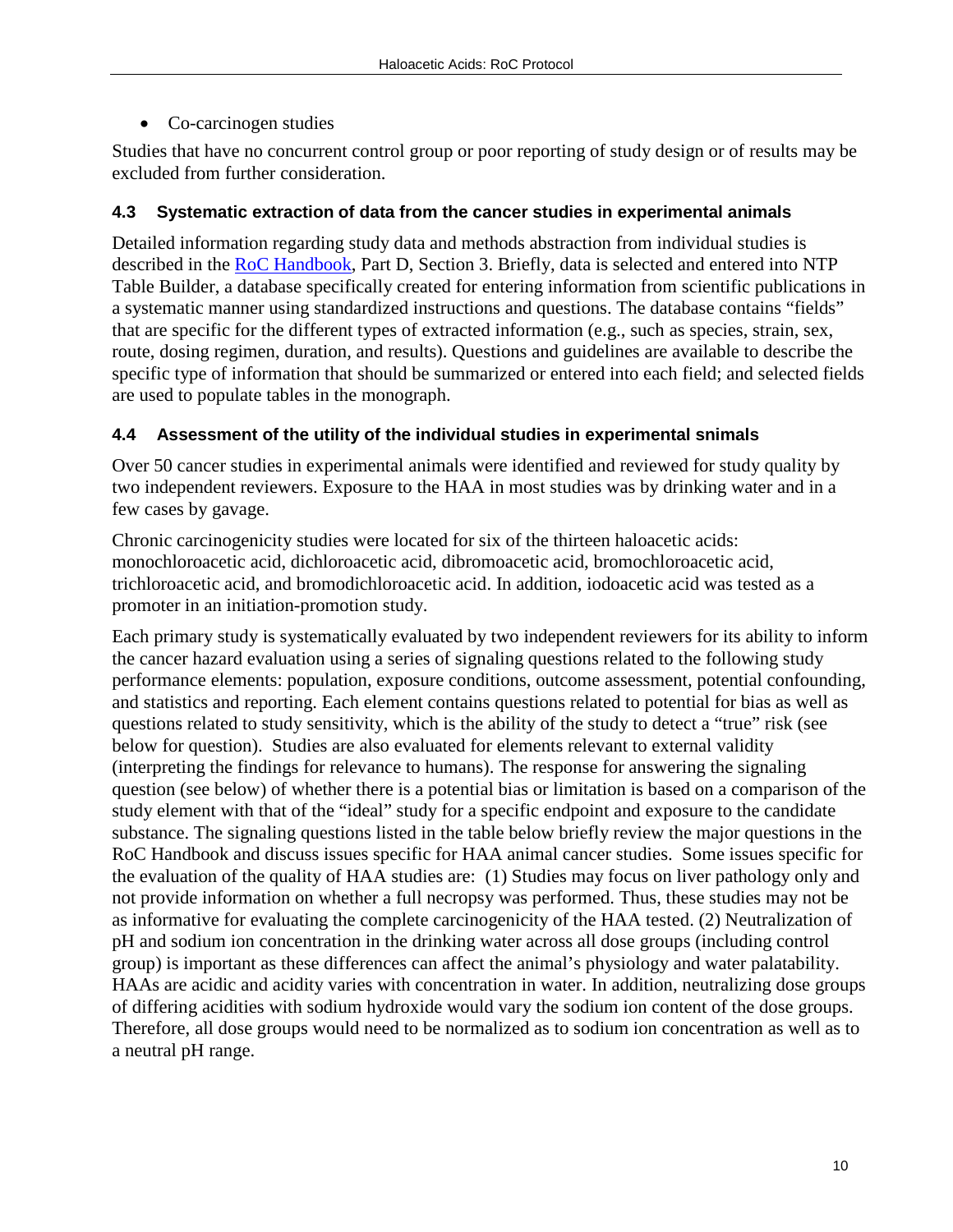|  |  | Table 4-2. Signaling questions <sup>a</sup> |
|--|--|---------------------------------------------|
|--|--|---------------------------------------------|

| Question                                                                                                                                                                                          | <b>Type of question</b>                   |
|---------------------------------------------------------------------------------------------------------------------------------------------------------------------------------------------------|-------------------------------------------|
| Is there concern that the study design did not include randomization of<br>animals to dosed groups?                                                                                               | Study domain                              |
| Is there concern that the concurrent control group was not adequate for<br>evaluating effects across treatment groups?                                                                            | Study domain                              |
| Are historical control data reported? (No rating given).                                                                                                                                          | Study domain                              |
| Are there concerns about the age of the animals for evaluating potential<br>effects?                                                                                                              | Study domain<br>Sensitivity               |
| Is there concern that the animal model is not sensitive for detecting an effect?                                                                                                                  | Study domain<br>Sensitivity               |
| Is there concern that there is inadequate statistical power (number of animals<br>per dose and control group) to detect a neoplastic effect, if present?                                          | Study domain<br>Sensitivity               |
| Is there concern that the chemical characterization and dose formulations and<br>delivery of the chemical were not adequate to support attribution of any<br>neoplastic effects to the substance? | <b>Exposure conditions</b>                |
| Is there concern that the dosing regimen was not adequate for detection of a<br>neoplastic effect (if present) or attribution of any neoplastic effects to the<br>substance?                      | Exposure conditions                       |
| Is there concern that the exposure duration period was not adequate for<br>detection of a neoplastic effect, if present?                                                                          | Exposure conditions<br>Sensitivity        |
| Is the study design adequate to evaluate dose-response relationships (e.g.,<br>more than one dose)                                                                                                | <b>Exposure conditions</b><br>Sensitivity |
| Is there concern that the methods used to assess tumor outcome or the<br>pathology procedures were not adequate for attribution of the effects to the<br>exposure?                                | Outcome assessment                        |
| Is there concern that not all treatment and control groups were assessed in the<br>same way and in balanced blocks, to avoid bias?                                                                | Outcome assessment                        |
| Is the study duration (observation period) adequate to detect a neoplastic<br>effect, if present?                                                                                                 | Outcome assessment<br>Sensitivity         |
| Is there concern for potential confounding?                                                                                                                                                       | Confounding                               |
| Is there concern that reporting of the data and statistical analysis are<br>inadequate for evaluating the results?                                                                                | Reporting and analysis                    |
| Is there concern that different types of tumors were not accurately combined<br>in the analysis?                                                                                                  | Reporting and analysis                    |

a Questions have been shortened somewhat; see RoC handbook for further details.

#### *Responses to signaling questions*

- Minimal concerns: Information from study designs and methodologies indicate that they are close to the ideal study characteristics and that the potential for bias is unlikely or minimal  $(+++)$ .
- Some concerns: Study designs or methodologies are less than ideal, indicating possible bias  $(++).$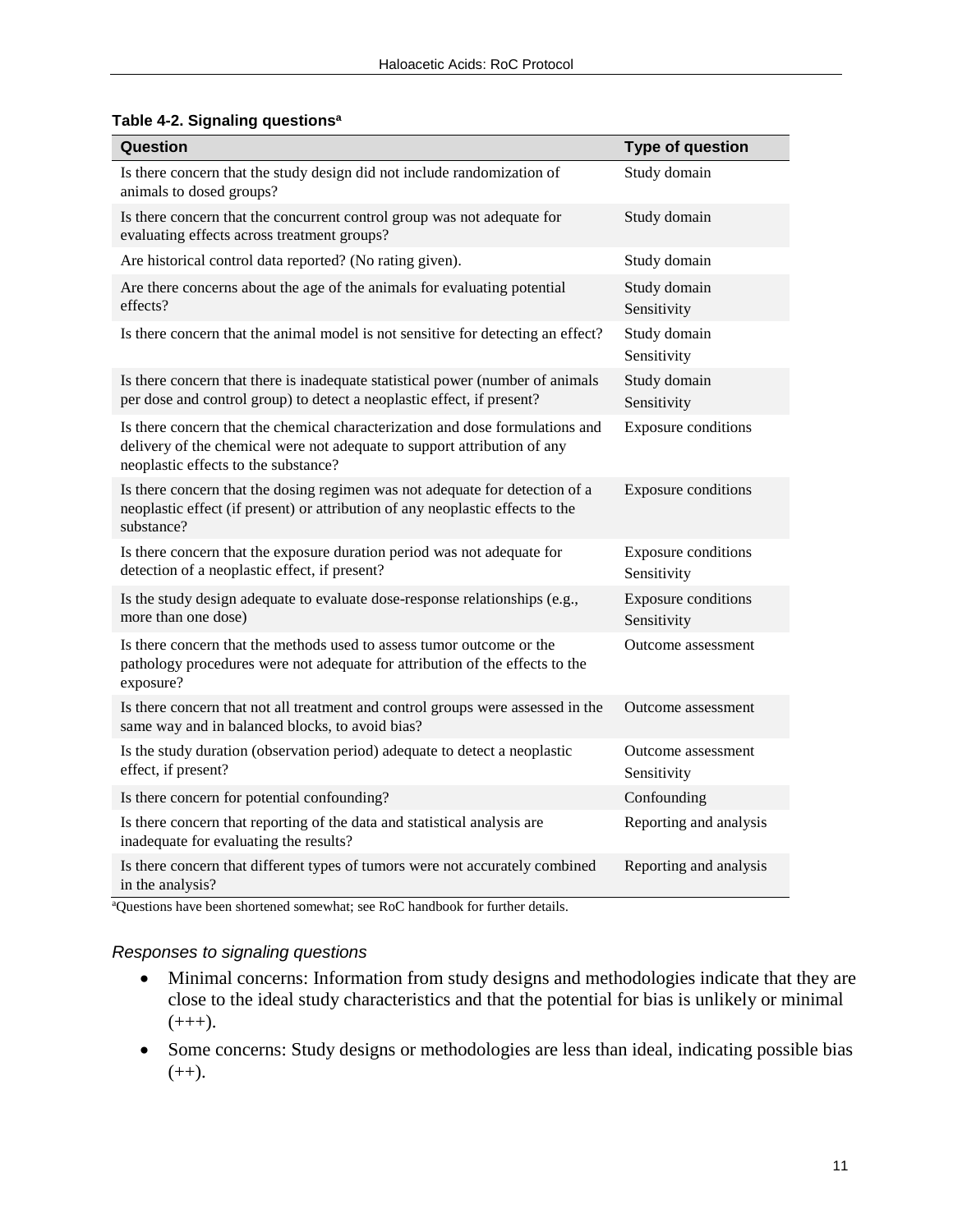- Major concerns: Study designs or methodologies suggest that the potential for a specific type of bias is likely (+).
- Inadequate: Study designs or methodologies suggest that the bias is critical and would make the study not informative for cancer hazard evaluation.
- No information: Inadequate information in the study to evaluate the level of concern.

#### *Study level judgment dignaling questions*

The overall utility (ability of the study to inform the cancer hazard evaluation) of a study is based on consideration of both the potential for bias (limitations) and study sensitivity.

- *High* (low concerns about most potential biases and high sensitivity)
- *Moderate* (some concerns about many potential biases)
- *Low* (major concerns about several biases)
- *Inadequate* (critical concerns about some potential biases)

#### **4.5 Cancer hazard evaluation**

The findings of each study are interpreted with respect to their limitations and strengths and the evidence from the studies is integrated across studies. The most informative studies (highest quality and sensitivity) are given the most weight, and positive findings from these studies are considered to provide evidence of a treatment-related tumor effects. The evaluation also considers questions related to external validity including concerns whether the route of exposure was not adequate for evaluating the potential for human carcinogenicity and whether tumor formation occurs by a mechanism that would not operate in humans. Findings in experimental animals are considered to be relevant to humans unless there is *compelling* evidence to suggest otherwise. Although the relevance of the route of the exposure to humans is considered, the findings of a similar tumor site by multiple routes of exposure strengthens the evidence for carcinogenicity.

The preliminary level of evidence for carcinogenicity is reached by applying the RoC listing crtieria to the body of knowledge. Because HAAs may potentially be defined as a class rather than as individual HAA compounds, the application of the RoC listing criteria and preliminary level of evidence conclusions from studies in experimental animals may not be discussed until the overall cancer hazard conclusions, which is after the evaluation of the mechanistic data.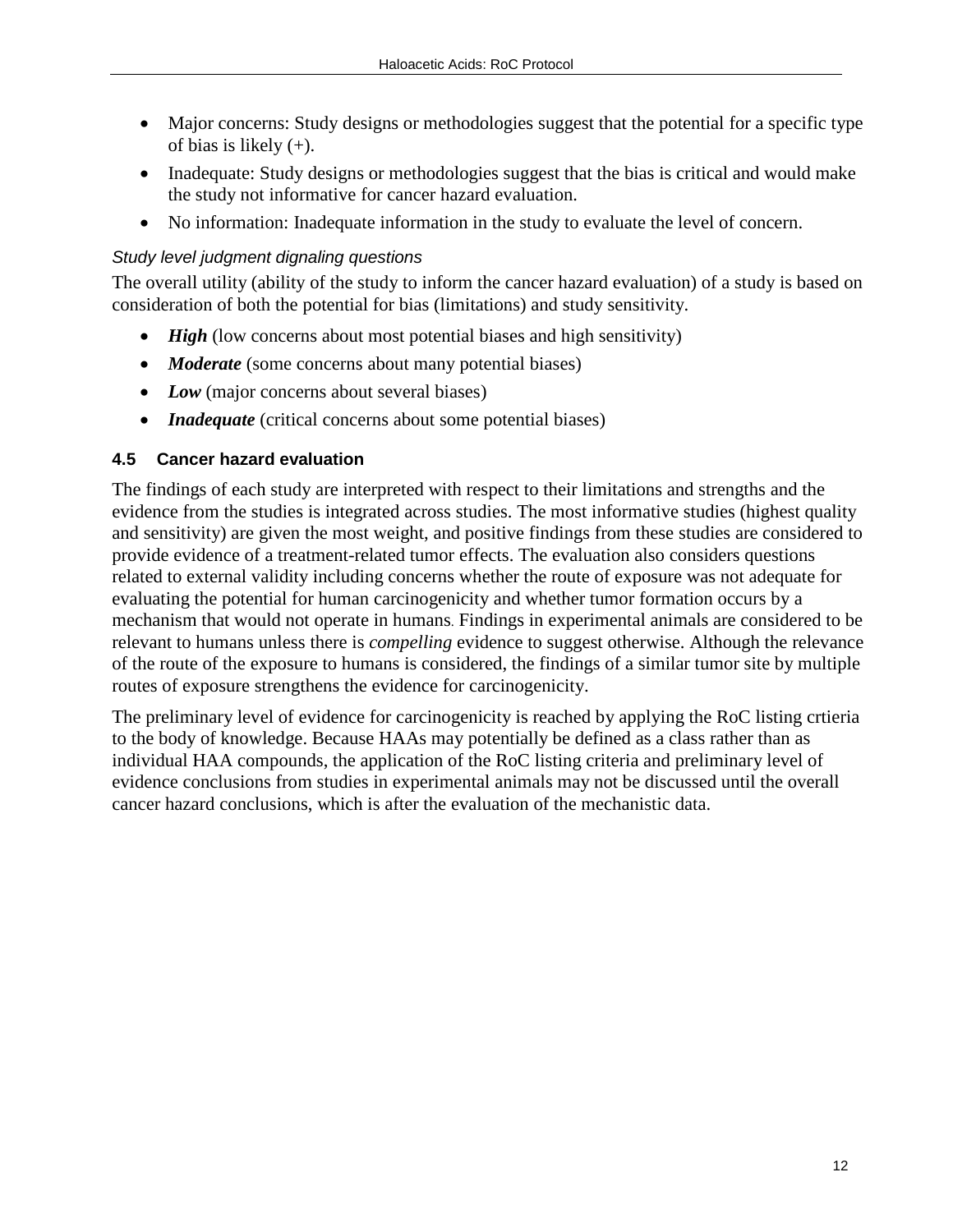### **5 Methods for Evaluating Disposition and Toxicokinetics, Mechanistic Studies, and Other Relevant Data**

The purpose of this section is to provide background information important for understanding potential mechanisms of carcinogenicity and includes relevant discussions on the roles of absorption, distribution, metabolism, and excretion (ADME), toxicokinetics, genotoxicity, cancer mechanisms, and other relevant data potentially involved in the carcinogenicity of some or all of the HAAs.

#### **5.1 Objectives for evaluation of disposition and toxicokinetic studies**

This section provides an overview of available information on the HAAs ADME and toxicokinetics in experimental animals and humans. This information as it applies to potential mechanism(s) of chemical carcinogenicity will be discussed in the mechanistic section.

#### *5.1.1 Key questions*

- How are HAAs absorbed (inhalation, ingestion, dermal exposure)?
- What is known about metabolism, distribution, and excretion for HAAs?
- What are the primary metabolites? What is their relative distribution in blood and/or urine? What parent compounds or metabolites may have a role in carcinogenesis?
- What are differences/similarities between humans and experimental animals for ADME?
- Can existing data on ADME or toxicokinetics inform the potential outcomes for HAAs with insufficient data? For example, can information on chlorinated and brominated HAAs be used to predict outcomes for iodinated species?

#### *5.1.2 Literature search strategy*

Information for ADME is collected from general sources and reviews together with sources identified by a review of the search results for other topics (e.g., mechanistic searches). If additional searches are required for special topics for ADME they will be conducted using substance-specific search concepts (Haloacetic acids (class); Dihaloacetic acids (class); Trihaloacetic acids (class); 13 individual HAAs names, synonyms and CAS numbers; disinfection by-products, water disinfection, water treatment (General concepts)) combined with terms for the specific topics identified for ADME. Results of those searches in PubMed, Scopus, and Web of Science databases will be screened to identify potentially useful literature for ADME.

See RoC Handbook Appendix: Standard search strings for databases searches

## *5.1.3 Approach*

Information from authoritative and other reviews and reports , e.g., IARC, EPA, NTP publications. will help to identify established data and primary issues to provide targeted searches of primary literature and also help to identify more recent publications from primary sources. EPA, NTP, and IARC have reviewed six of the haloacetic acids considered in this document (chloroacetic acid, dichloroacetic acid, dibromoacetic acid, bromochloroacetic acid, trichloroacetic acid, and bromodichloroacetic acid) and data presented in these agency reviews will be checked against the primary literature and supplemented with additional studies of these and other mono-, di- and trihaloacetic acids from the primary literature. Primary literature is cited to adequately address an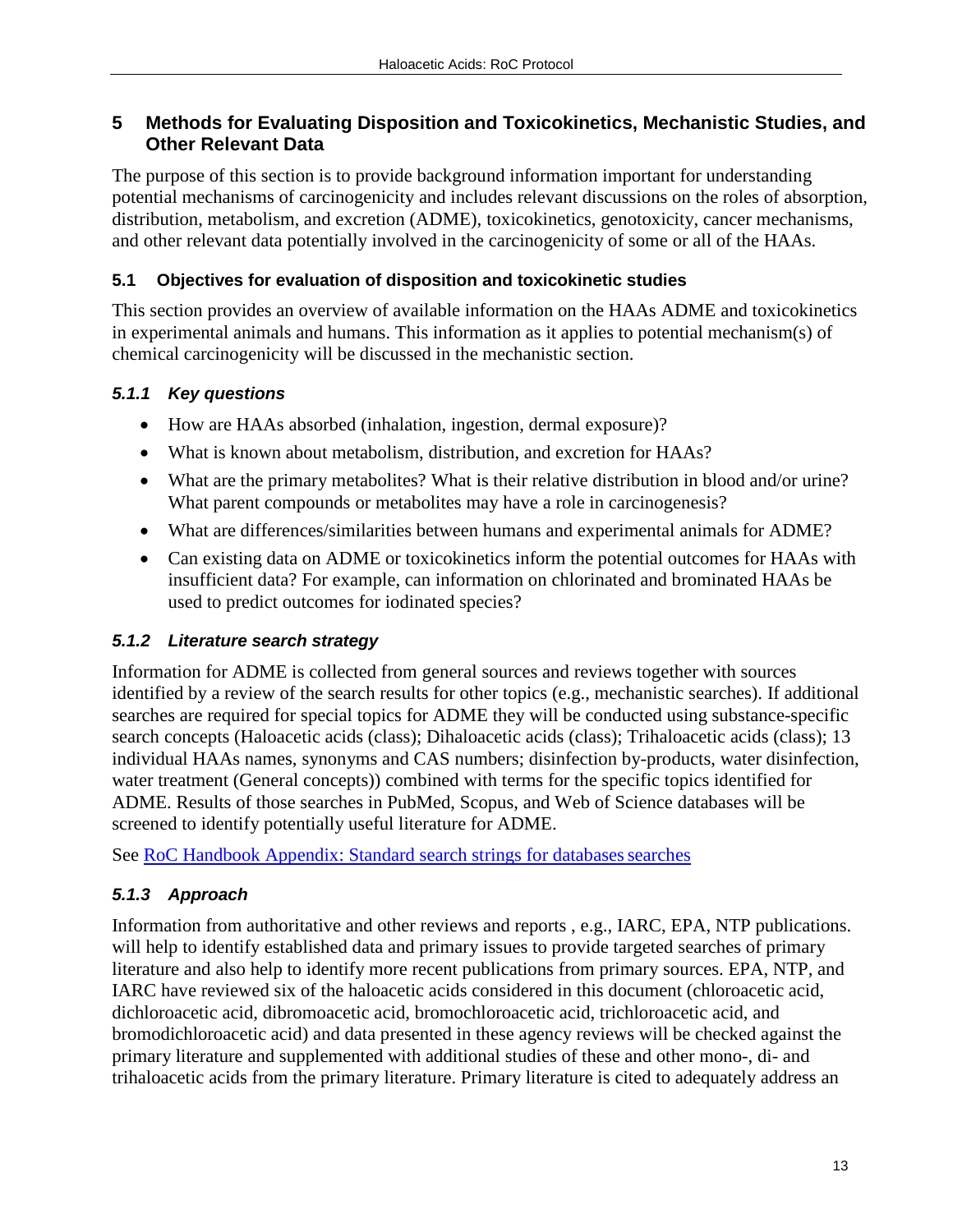issue, such as to obtain detailed information on key questions or to interpret conflicting information. (See Part F of the RoC Handbook [NTP 2015].)

#### **5.2 Objectives for evaluation of mechanistic studies and other relevant data**

The purpose of this section is to discuss and assess the potential mechanisms of carcinogenicity for HAAs. It will include relevant discussions on the characteristics of carcinogens and other mechanisms that are potentially involved in the carcinogenicity of some or all of the HAAs.

## *5.2.1 Key questions*

- Is there evidence that HAAs produce effects identified in the 10 characteristics of carcinogens and if so, which HAAs produce these effects?
	- o Do the *in vivo* studies (if any) correlate with *in vitro* studies?
	- o Are there patterns (based on relative potencies) in the results based on number or type of halogen substitution?
- What are the major modes of action for the carcinogenicity of HAAs?
- Can potential cancer pathways and key events be identified?
- How do potential modes of action relate to the ten characteristics of carcinogens?
- How do potential modes of action relate to bio-physical properties of HAAs?

## *5.2.2 Literature search strategy*

Literature searches of three scientific databases – PubMed, Scopus, and Web of Science – are conducted for this section using the specific search terms for the substance (see Appendix) combined (using "and") with search terms developed to target the ten characteristics of carcinogens. These terms target a broad range of mechanistic and genotoxic concepts.

| Table 5-1. Literature search strategy for mechanistic studies and other relevant data |  |
|---------------------------------------------------------------------------------------|--|
|---------------------------------------------------------------------------------------|--|

| <b>Substance</b> <sup>a</sup>          | Key mechanistic concepts <sup>b</sup>            |
|----------------------------------------|--------------------------------------------------|
| Haloacetic acids (class)               | RoC Characteristics of Carcinogens Search String |
| Dihaloacetic acids (class)             |                                                  |
| Trihaloacetic acids (class)            |                                                  |
| 13 individual HAAs names, synonyms and |                                                  |
| CAS number                             |                                                  |

a For full search string, see Appendix of this document.

**See RoC Handbook Appendix: Standard search strings for databases searches for search terms for each of the listed key mechanistic** concepts.

Mechanistic findings in reviews from various U.S. and international agencies and researchers will be summarized (*e.g*., IARC, EPA, NTP). In addition, Chemical Effects in Biological Systems (CEBs database) also will be searched for genotoxicity data for several haloacetic acids (available at [https://tools.niehs.nih.gov/cebs3/ui/\).](https://tools.niehs.nih.gov/cebs3/ui/)) In addition, *in silico* databases such as Tox21 and ToxCast will be searched for mechanistic findings on the HAAs.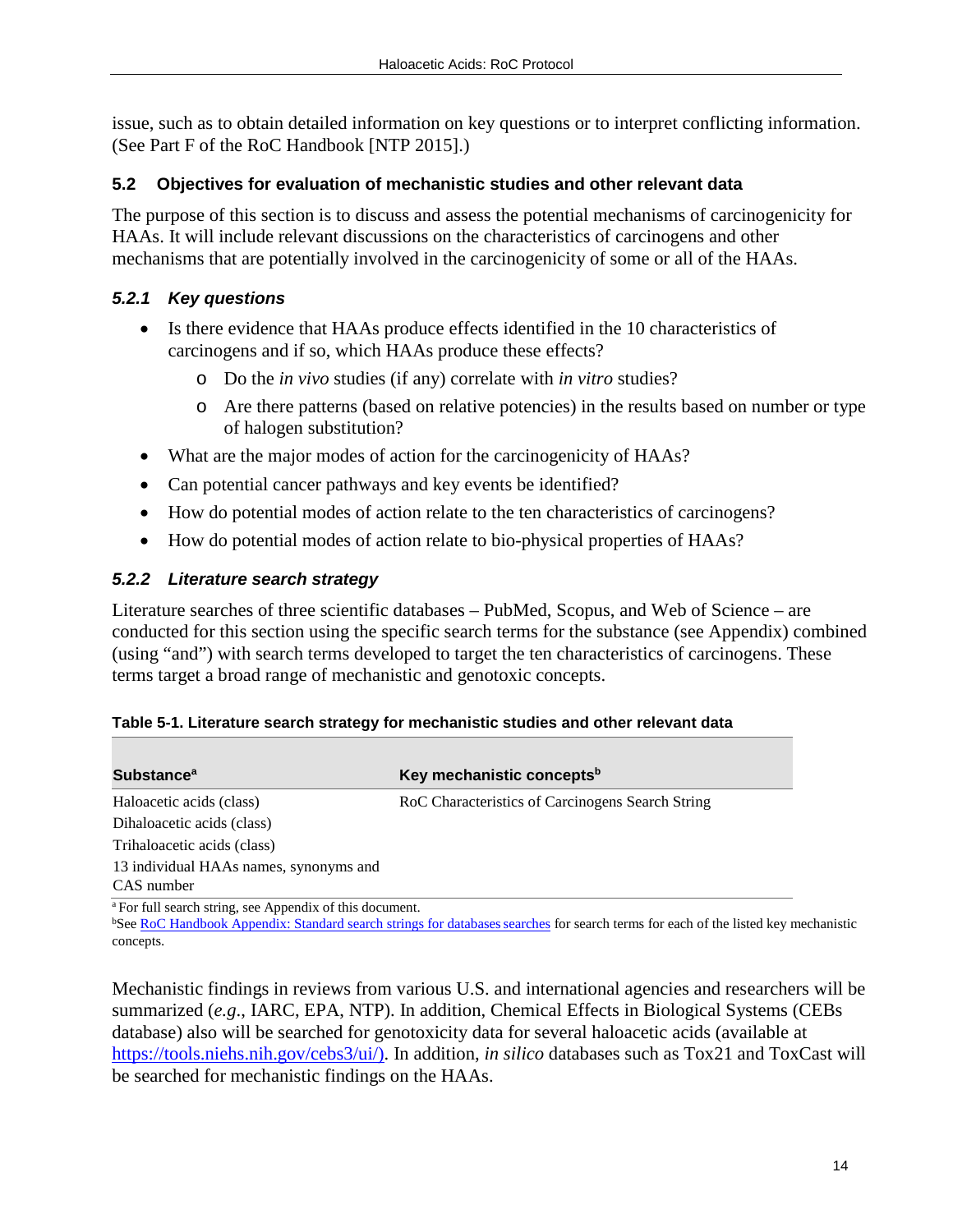#### *5.2.3 Approach: Steps in the evaluation of mechanistic studies and other relevant data*

Evaluation of mechanistic data will be organized according to the characteristics of carcinogens (Smith *et al.* 2016) as well as emerging characteristics (see below). For each characteristic the text will (1) discuss the evidence available for the individual 13 HAAs from relevant *in vitro* and *in vivo* data and (2) will also discuss the evidence across the 13 HAAs. The latter will be based on physical and chemical characteristics and will evaluate whether the response for each characteristic varies by the number and type of halogens. The section will focus on studies that compare activity of several HAAs within the same testing platform. Trends in potencies for individual HAAs across various testing platforms may help identify modes of action and the associated early and late key events that could lead to cancer. The tentative organization is as follows:

**Subsections** 

- Is electrophilic
- Alters nutrient supply
- Induces oxidative stress
- Is genotoxic and/or alters DNA repair
- Induces epigenetic alterations
- Modulates receptor-mediated effects
- GST-ζ inhibition
- Causes cell immortalization
- Alters cell proliferation and cell death
- Induces chronic inflammation or immunosuppression
- Affects gene expression
- Mode of action integration and synthesis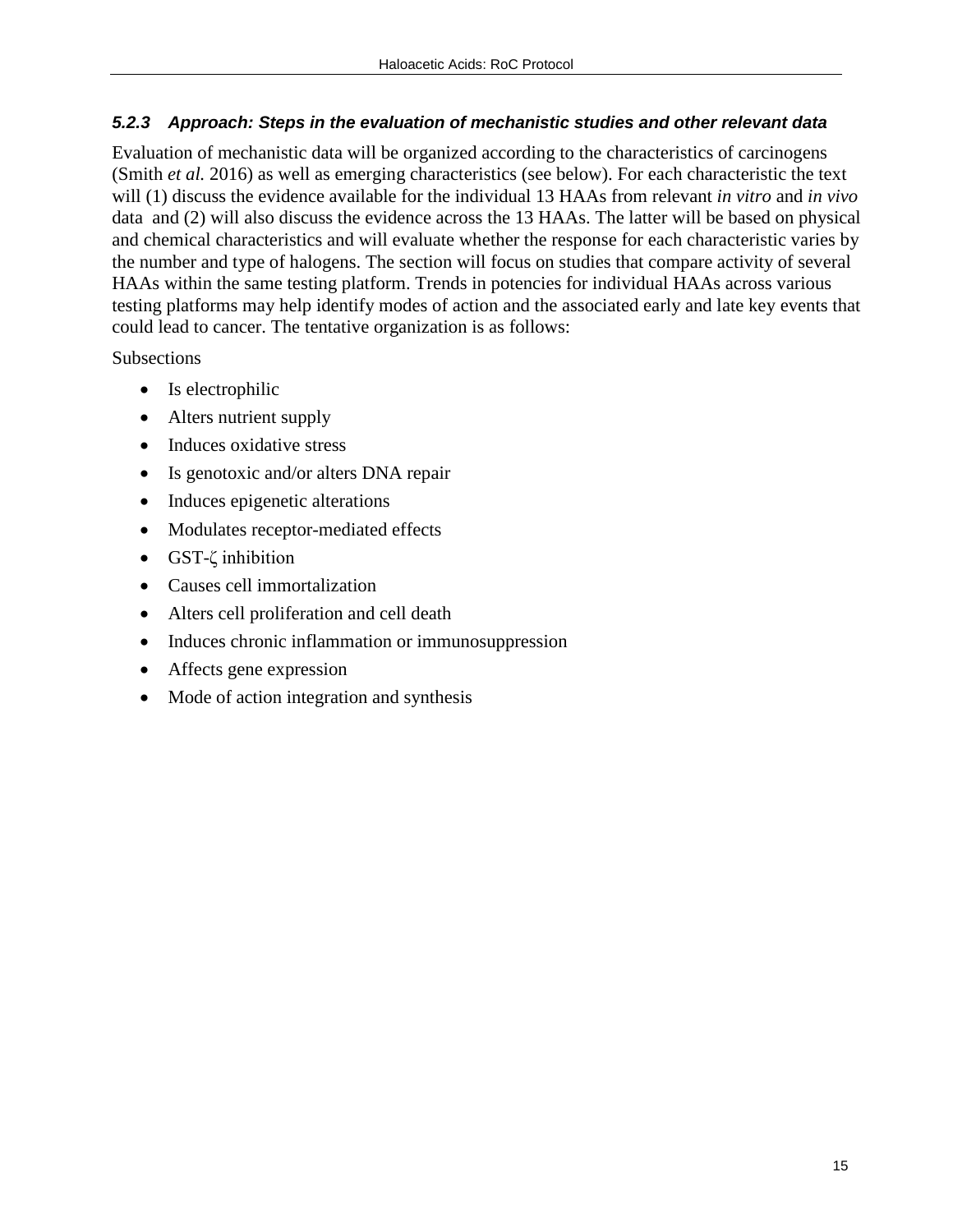## **6 Overall Cancer Evaluation and NTP Listing Recommendation**

This section evaluates all the data on the HAAs and makes a determination as to (1) whether HAAs can be grouped into a class or subclass, and (2) whether the scientific data for HAA as a class, subclass or for individual HAAs meet the RoC listing criteria for listing in the RoC and if so, for which listing category.

The purpose of this section is to integrate the body of evidence from cancer studies in experimental animals, and humans (if available) with disposition and mechanistic studies or other relevant data and apply the RoC listing criteria to reach the NTP preliminary listing recommendation. An assessment will be made as to whether some or all of these HAA chemicals can be considered members of a class of carcinogens, based on chemical properties and modes of action, or if they should be considered separately based on animal cancer data.

## **6.1 Key questions**

Animal cancer data is available for some of the HAAs and a key question is how do these cancer outcomes relate to mechanistic information and/or physico-chemical properties of the HAAs?

Do all or some of the HAAs share common modes of action and key events?

Does the mechanistic and other relevant data provide adequate support for considering some or all of the HAAs as a well-defined, structurally related class?

Does the evidence for HAA as a class or subclass, or for individual HAAs meet the RoC listing criteria?

## **6.2 Approach**

Collectively, a large body of toxicologic and mechanistic data are available for the HAAs included in this review; though dichloroacetic acid and trichloroacetic acid are the most extensively studied. Some of these studies evaluated the relationship of physico-chemical properties of the HAAs to their potencies. In order to understand how these factors relate to cancer outcomes *in vivo*, a table listing the HAAs organized by number and type of halogen substitutions, key events, and physico-chemical properties will be employed with consideration of cancer outcomes from studies in experimental animals (Patlewicz *et al.* 2013). Qualitative comparisons of potencies across the various HAAs for various mechanistic and cancer endpoints may help to identify potential modes of action, their associated key events relating to carcinogenicity, and data gaps. This integrated information will help with the assessment of the HAAs and determination of whether mechanistic information and physico-chemical properties allow grouping of some or all of them into chemical and mechanistic class(es) of carcinogens, or whether they should be considered for potential listing based primarily on animal cancer data.

Considerations for listing based on available (1) physico-chemical and disposition data, (2) mechanistic and other relevant data including mode(s) of action and key events, and (3) overall synthesis will be discussed and integrated with cancer findings from studies in experimental animals and epidemiology studies. Finally, preliminary RoC listing recommendations for the HAAs based on RoC listing criteria will be reported based on these findings.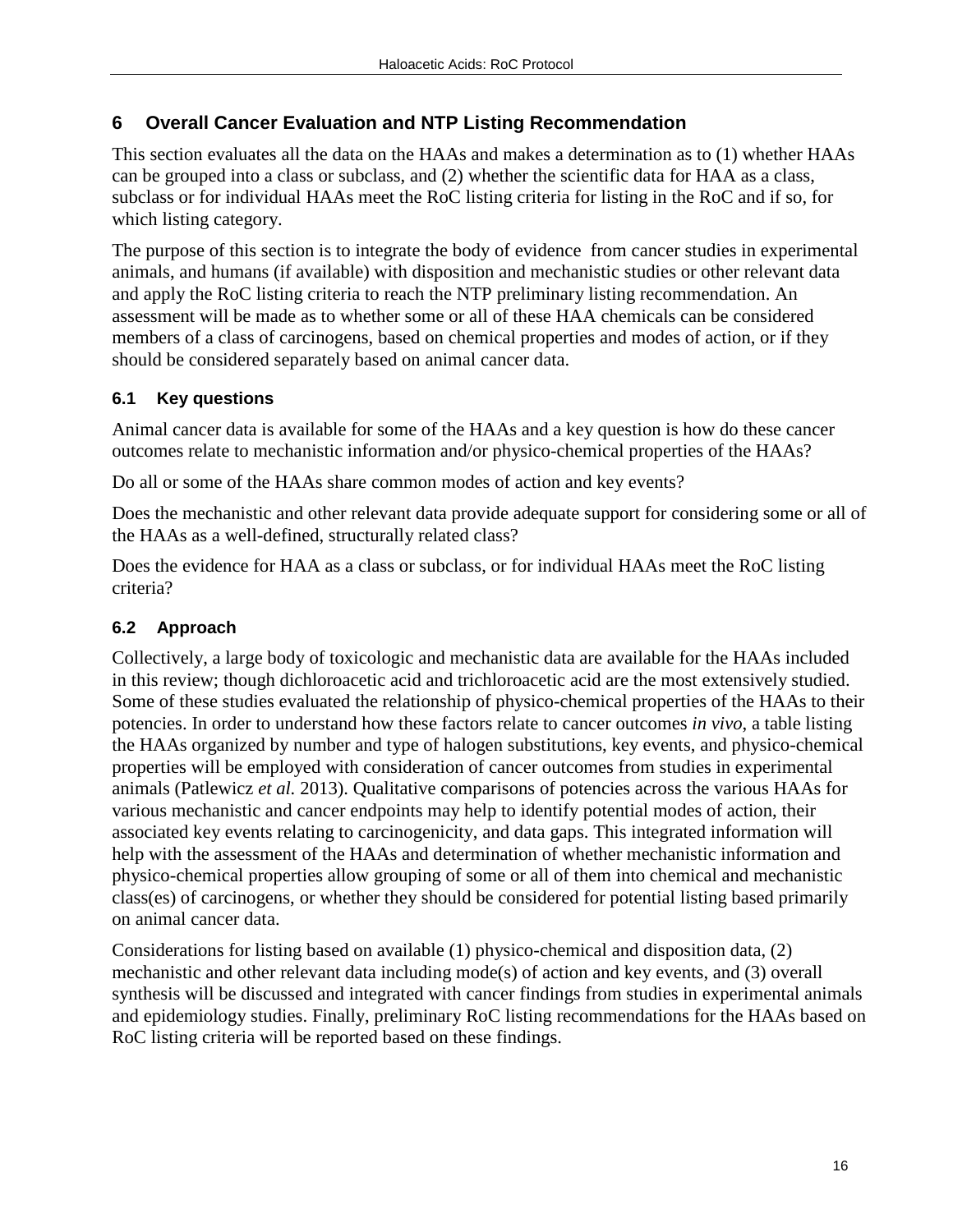## **7 References**

- 1. EPA. 2005. *Economic Analysis for the Final Stage 2 Disinfectants and Disinfection Byproducts Rule*. EPA 815-R-05-010. U.S. Environmental Protection Agency. 432 pp.
- 2. EPA. 2015a. *About Private Water Wells*. U.S. Environmental Protection Agency. Updated on 11/17/15. [http://www.epa.gov/privatewells/about-private-water-wells.](http://www.epa.gov/privatewells/about-private-water-wells)
- 3. EPA. 2015b. *Basic Information about Your Drinking Water*. U.S. Environmental Protection Agency. Updated on 11/30/15. [http://www.epa.gov/your-drinking-water/basic-information](http://www.epa.gov/your-drinking-water/basic-information-about-your-drinking-water)[about-your-drinking-water.](http://www.epa.gov/your-drinking-water/basic-information-about-your-drinking-water)
- 4. IARC. 2013. *Some Chemicals Present in Industrial and Consumer Products, Food and Drinking-water,* IARC Working Group on the Evaluation of Carcinogenic Risks to Humans. vol. 101, Lyon, France: International Agency for Research on Cancer. 610 pp.
- 5. IPCS. 2000. *Disinfectants and Disinfectant By-Products*. Environmental Health Criteria 216. Geneva, Switzerland: World Health Organization. 529 pp.
- 6. Liang L, Singer PC. 2003. Factors influencing the formation and relative distribution of haloacetic acids and trihalomethanes in drinking water. *Environ Sci Technol* 37(13): 2920-8. (Supported by the American Water Works Association Research Foundation. Authors affiliated with University of North Carolina, NC.)
- 7. Gold LS. 2011. *The Carcinogenic Potency Database*. Last updated 9/1/11. https://toxnet.nlm.nih.gov/cpdb/.
- 8. Lee A, Campbell B, Varley T. 1988. Survey of Compounds Which Have Been Tested for Carcinogenic Activity. USPHS Publication No. 149 (PHS-149).
- 9. NLM (National Library of Medicine, US). 2011. Last updated 2011. *Chemical Carcinogenesis Research Information System* (CCRIS: A Toxnet Database). https://toxnet.nlm.nih.gov/newtoxnet/ccris.htm.
- 10. NTP. 2015. *Handbook for Preparing Report on Carcinogens Monographs*. Research Triangle Park, NC: National Toxicology Program. 89 pp. http://ntp.niehs.nih.gov/go/rochandbook.
- 11. Patlewicz G, Ball N, Booth ED, Hulzebos E, Zvinavashe E, Hennes C. 2013. Use of category approaches, read-across and (Q)SAR: general considerations. *Regul Toxicol Pharmacol* 67(1): 1-12.
- 12. Richardson SD, Plewa MJ, Wagner ED, Schoeny R, Demarini DM. 2007. Occurrence, genotoxicity, and carcinogenicity of regulated and emerging disinfection by-products in drinking water: a review and roadmap for research. *Mutat Res* 636(1-3): 178-242.
- 13. Smith MT, Guyton KZ, Gibbons CF, Fritz JM, Portier CJ, Rusyn I, DeMarini DM, Caldwell JC, Kavlock RJ, Lambert P, Hecht SS, Bucher JR, Stewart BW, Baan R, Cogliano VJ, Straif K. 2016. Key characteristics of carcinogens as a basis for organizing data on mechanisms of carcinogenesis. *Environ Health Perspect* 124(6): 713-721.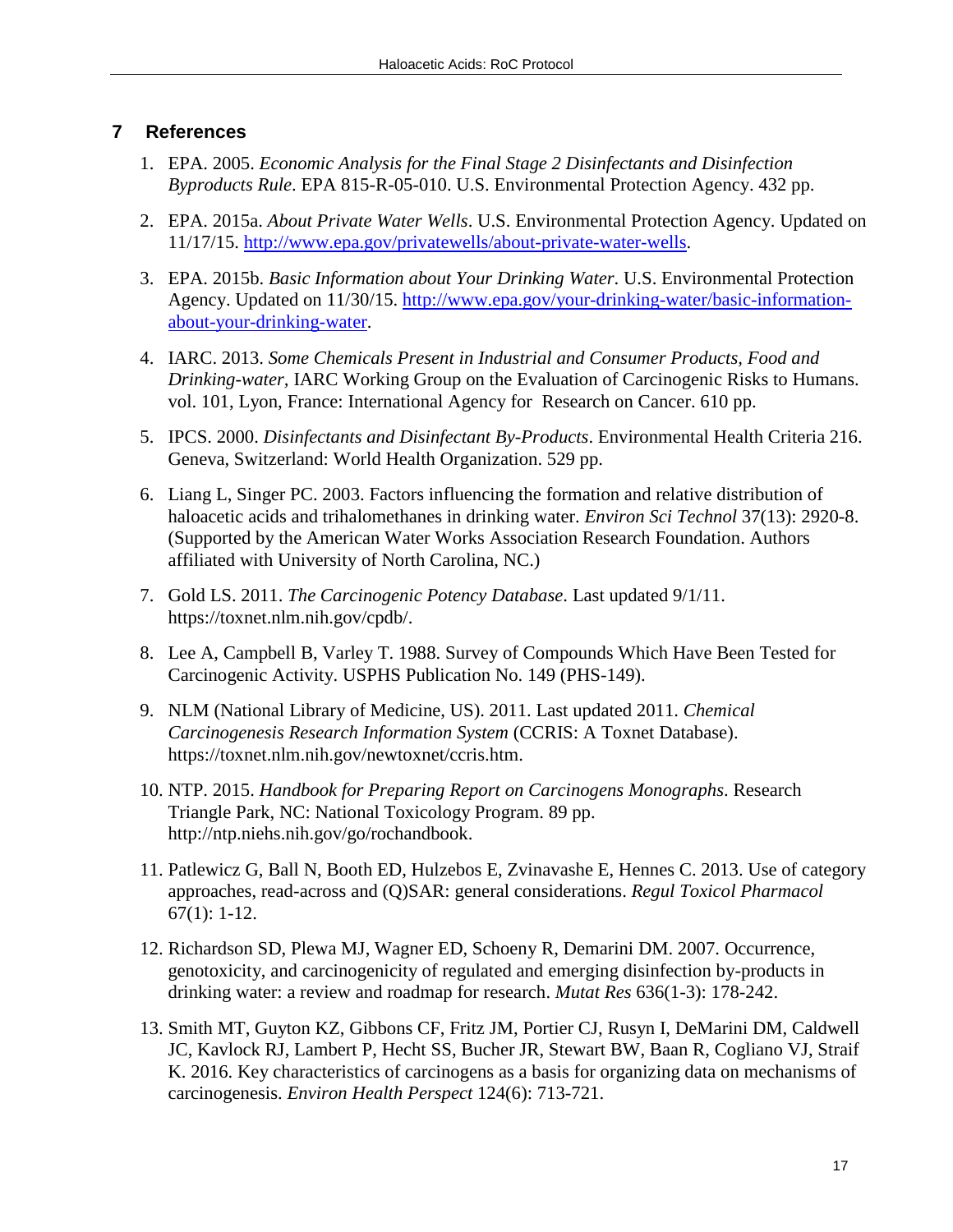#### **Appendix A: Literature Search Strategy**

This section provides the search strings for the thirteen haloacetic acids that are specific for the draft RoC monograph (Table A-1). The literature search terms for the HAAs include terms for the class(es) of chemical, names, and synonyms for the individual chemicals, database index terms (MeSH terms), and CAS numbers.

Trichloroacetic acid is associated with large sets of results that were not relevant to this evaluation because of its use to precipitate proteins, and treat anogenital warts. Targeted exclusion of such results was accomplished using a select set of terms combined with the boolean term "Not."

| <b>Database</b> | <b>Formatted Search Strings<sup>a</sup></b>                                                                                                                                                                                                                                                                                                                                                                                                                                                                                                                                                                                                                                                                                                                                                                                                                                                                                                                                                                                                                                                                                                                                                                                                                                                                                                                                                                                                                                                                                                                                                                                                                                                                                                                                                                                                                                                                                                                                                           |
|-----------------|-------------------------------------------------------------------------------------------------------------------------------------------------------------------------------------------------------------------------------------------------------------------------------------------------------------------------------------------------------------------------------------------------------------------------------------------------------------------------------------------------------------------------------------------------------------------------------------------------------------------------------------------------------------------------------------------------------------------------------------------------------------------------------------------------------------------------------------------------------------------------------------------------------------------------------------------------------------------------------------------------------------------------------------------------------------------------------------------------------------------------------------------------------------------------------------------------------------------------------------------------------------------------------------------------------------------------------------------------------------------------------------------------------------------------------------------------------------------------------------------------------------------------------------------------------------------------------------------------------------------------------------------------------------------------------------------------------------------------------------------------------------------------------------------------------------------------------------------------------------------------------------------------------------------------------------------------------------------------------------------------------|
|                 |                                                                                                                                                                                                                                                                                                                                                                                                                                                                                                                                                                                                                                                                                                                                                                                                                                                                                                                                                                                                                                                                                                                                                                                                                                                                                                                                                                                                                                                                                                                                                                                                                                                                                                                                                                                                                                                                                                                                                                                                       |
| PubMed          | ((Haloacetic-acid*[tiab]) OR Dihaloacetic-acid*[tiab]) OR Trihaloacetic-acid*[tiab])<br>OR ("dichloroacetic acid"[nm] OR 79-43-6[rn] OR dichloroacetate[tiab] OR<br>"dichloroacetic acid"[tiab] OR "Bichloracetic acid"[tiab] OR "Dichloracetic<br>acid"[tiab] OR "Dichlorethanoic acid"[tiab] OR "Dichloroethanoic acid"[tiab]) OR<br>("Trichloroacetic Acid"[mh] OR 76-03-9[rn] OR "Trichloroacetic Acid"[tiab] OR<br>Trichloroacetate[tiab] OR "Trichloracetic acid"[tiab]) OR ("Dibromoacetic acid"[nm]<br>OR 631-64-1[rn] OR dibromoacetate[tiab] OR "Dibromoacetic acid"[tiab]) OR<br>("tribromoacetic acid"[nm] OR 75-96-7[rn] OR tribromoacetate[tiab] OR<br>"tribromoacetic acid"[tiab]) OR ("Dichlorobromoacetic acid"[tiab] OR<br>Bromodichloroacetate[tiab] OR "bromodichloroacetic acid"[nm] OR<br>bromodichloroacetic-acid[tiab] OR 71133-14-7[rn]) OR ("Dibromochloroacetic<br>acid"[tiab] OR 5278-95-5[rn] OR bromochloroacetate[tiab]) OR ("bromochloroacetic<br>acid"[nm] OR 5589-96-8[rn] OR "bromochloroacetic acid"[tiab] OR<br>bromochloroacetate[tiab] OR "Chlorobromoacetic acid"[tiab]) OR (Diiodoacetic-<br>acid[tiab] OR "598-89-0"[tiab] OR Diiodoacetate[tiab]) OR (71815-43-5[rn] OR<br>Bromoiodoacetic-acid[tiab] OR Bromoiodoacetate[tiab]) OR (Chloroiodoacetic-<br>acid[tiab] OR "Chloro(iodo)acetic acid"[tiab] OR 53715-09-6[rn] OR "2-Chloro-2-<br>iodoacetic acid"[tiab] OR "Acetic acid, 2-chloro-2-iodo-"[tiab] OR "chloro-iodoacetic<br>acid"[tiab] OR Chloroiodoacetate[tiab]) OR ("Monochloroacetic acid"[tiab] OR<br>"Monochloracetic acid"[tiab] OR "79-11-8"[rn] OR Chloroacetic-acid[tiab] OR<br>"Chloroacetic acid"[nm] OR "Chloracetic acid"[tiab]) OR (Bromoacetic-acid[tiab] OR<br>Bromoacetate[tiab] OR Monobromoacetic-acid[tiab] OR 79-08-3[rn]) OR ("Iodoacetic<br>acid"[mh] OR 64-69-7[rn] OR Monoiodoacetic-acid[tiab] OR Monoiodoacetate[tiab]<br>OR Monoiodine-acetate[tiab] OR Iodoacetate[tiab] OR Iodoacetic-acid[tiab]))<br><b>NOT</b> |
|                 | (trichloro-acetic-acid-peel*[tiab] OR trichloroacetic-acid-peel*[tiab] OR<br>trichloracetic-acid-peel*[tiab] OR Trichloroacetic-Acid-solub* OR Trichloroacetic-<br>Acid-insolub* OR Trichloroacetic-Acid-precipit* OR TCA-solub* OR TCA-insolub*<br>OR TCA-precipit* OR anogenital-wart*[tiab] OR genital-wart*[tiab] OR<br>"Condylomata Acuminata"[Mh] OR "Human papillomavirus"[tiab] OR "Human<br>papillomavirus 31"[mh] OR "Sexually transmitted diseas*"[tiab]                                                                                                                                                                                                                                                                                                                                                                                                                                                                                                                                                                                                                                                                                                                                                                                                                                                                                                                                                                                                                                                                                                                                                                                                                                                                                                                                                                                                                                                                                                                                   |
|                 | <b>General concepts:</b>                                                                                                                                                                                                                                                                                                                                                                                                                                                                                                                                                                                                                                                                                                                                                                                                                                                                                                                                                                                                                                                                                                                                                                                                                                                                                                                                                                                                                                                                                                                                                                                                                                                                                                                                                                                                                                                                                                                                                                              |
|                 | (Disinfection-ByProduct*[tiab] OR Disinfection-By-Product*[tiab] OR water-<br>disinfect*[tiab] OR disinfected-water[tiab]) OR (("treated water*"[tiab] OR "water<br>treatment*"[tiab]) AND ("2010"[Date - Entrez]: "3000"[Date - Entrez]))                                                                                                                                                                                                                                                                                                                                                                                                                                                                                                                                                                                                                                                                                                                                                                                                                                                                                                                                                                                                                                                                                                                                                                                                                                                                                                                                                                                                                                                                                                                                                                                                                                                                                                                                                            |

**Table A-1. Literature search strings for haloacetic acids**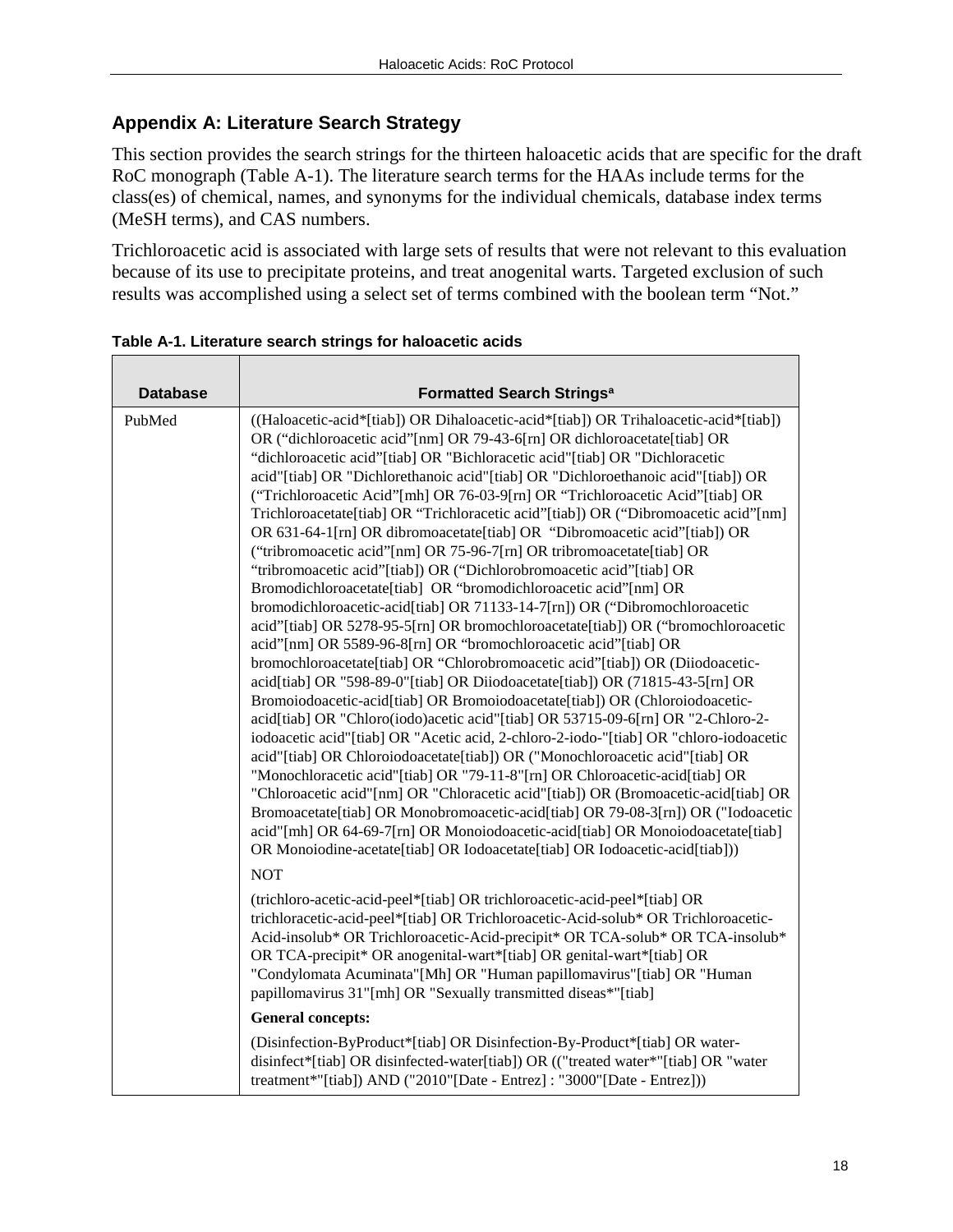| <b>Database</b> | <b>Formatted Search Strings<sup>a</sup></b>                                                                                                                                                                                                                                                                                                                                                                                                                                                                                                                                                                                                                                                                                                                                                                                                                                                                                                                                                                                                                                                                                                                                                                                                                                                                                                                                                                                                                                                                                                                                                                                                                                                                                                                                                                                                                                                                                                                                   |
|-----------------|-------------------------------------------------------------------------------------------------------------------------------------------------------------------------------------------------------------------------------------------------------------------------------------------------------------------------------------------------------------------------------------------------------------------------------------------------------------------------------------------------------------------------------------------------------------------------------------------------------------------------------------------------------------------------------------------------------------------------------------------------------------------------------------------------------------------------------------------------------------------------------------------------------------------------------------------------------------------------------------------------------------------------------------------------------------------------------------------------------------------------------------------------------------------------------------------------------------------------------------------------------------------------------------------------------------------------------------------------------------------------------------------------------------------------------------------------------------------------------------------------------------------------------------------------------------------------------------------------------------------------------------------------------------------------------------------------------------------------------------------------------------------------------------------------------------------------------------------------------------------------------------------------------------------------------------------------------------------------------|
| Scopus          | ((TITLE-ABS-KEY ("Haloacetic acid*" OR "Dihaloacetic acid*" OR<br>"Trihaloacetic acid*")) OR (TITLE-ABS-KEY ("dichloroacetic acid" OR "79-43-<br>6" OR dichloroacetate OR "dichloroacetic acid" OR "Bichloracetic acid" OR<br>"Dichloracetic acid" OR "Dichlorethanoic acid" OR "Dichloroethanoic acid" OR<br>"76-03-9" OR "Trichloroacetic Acid" OR trichloroacetate OR "Trichloracetic<br>acid" OR "Dibromoacetic acid" OR "631-64-1" OR dibromoacetate OR<br>"Dibromoacetic acid" OR "tribromoacetic acid" OR "75-96-7" OR tribromoacetate<br>OR "tribromoacetic acid" OR "Dichlorobromoacetic acid" OR<br>bromodichloroacetate OR "bromodichloroacetic acid" OR bromodichloroacetic-acid<br>OR "71133-14-7" OR "Dibromochloroacetic acid" OR "5278-95-5" OR<br>bromochloroacetate OR "bromochloroacetic acid" OR "5589-96-8" OR<br>"bromochloroacetic acid" OR bromochloroacetate OR "Chlorobromoacetic acid"))<br>OR (TITLE-ABS-KEY ("Diiodoacetic acid" OR "598-89-0" OR diiodoacetate<br>OR "594-68-3" OR "71815-43-5" OR "Bromoiodoacetic acid" OR<br>bromoiodoacetate OR "Chloroiodoacetic acid" OR "Chloro(iodo)acetic acid" OR<br>"53715-09-6" OR "2-Chloro-2-iodoacetic acid" OR "chloro-iodoacetic acid" OR<br>chloroiodoacetate) ) OR (TITLE-ABS-KEY ("Monochloroacetic acid" OR<br>"Monochloracetic acid" OR "79-11-8" OR "Chloroacetic acid" OR "Chloroacetic<br>acid" OR "Chloracetic acid" OR "Iodoacetic acid" OR "64-69-7" OR<br>"Monoiodoacetic acid" OR monoiodoacetate OR "Monoiodine acetate" OR<br>iodoacetate OR "Bromoacetic acid" OR bromoacetate OR "Monobromoacetic<br>acid" OR "79-08-3")))<br><b>AND NOT</b><br>(TITLE-ABS-KEY("trichloro-acetic acid peel*" OR "trichloroacetic acid peel*" OR<br>"trichloracetic acid peel*" OR "Trichloroacetic-Acid solub*" OR "Trichloroacetic<br>Acid insolub*" OR "Trichloroacetic Acid precipit*" OR "TCA solub*" OR "TCA<br>insolub*" OR "TCA precipit*" OR "anogenital wart*" OR "genital wart*" OR |
|                 | "Condylomata Acuminata" OR "Human papillomavirus*" OR "Sexually transmitted<br>diseas*"))                                                                                                                                                                                                                                                                                                                                                                                                                                                                                                                                                                                                                                                                                                                                                                                                                                                                                                                                                                                                                                                                                                                                                                                                                                                                                                                                                                                                                                                                                                                                                                                                                                                                                                                                                                                                                                                                                     |
|                 | <b>General concepts:</b>                                                                                                                                                                                                                                                                                                                                                                                                                                                                                                                                                                                                                                                                                                                                                                                                                                                                                                                                                                                                                                                                                                                                                                                                                                                                                                                                                                                                                                                                                                                                                                                                                                                                                                                                                                                                                                                                                                                                                      |
|                 | (((TITLE-ABS-KEY ("Disinfection ByProduct*" OR "Disinfection By-Product*"))<br>OR (TITLE-ABS-KEY (water W/2 disinfect*))) OR ((TITLE-ABS-<br>KEY (water W/2 treatment* OR "treated<br>water") $\Delta$ AND (PUBYEAR > 2009))                                                                                                                                                                                                                                                                                                                                                                                                                                                                                                                                                                                                                                                                                                                                                                                                                                                                                                                                                                                                                                                                                                                                                                                                                                                                                                                                                                                                                                                                                                                                                                                                                                                                                                                                                  |
| Web of Science  | (TS=("Haloacetic acid*" OR "Dihaloacetic acid*" OR "Trihaloacetic acid*")) OR<br>(TS=("dichloroacetic acid" OR "79-43-6" OR dichloroacetate OR "dichloroacetic<br>acid" OR "Bichloracetic acid" OR "Dichloracetic acid" OR "Dichlorethanoic acid" OR<br>"Dichloroethanoic acid" OR "76-03-9" OR "Trichloroacetic Acid" OR<br>Trichloroacetate OR "Trichloracetic acid" OR "Dibromoacetic acid" OR "631-64-1"<br>OR dibromoacetate OR "Dibromoacetic acid" OR "tribromoacetic acid" OR "75-96-7"<br>OR tribromoacetate OR "tribromoacetic acid" OR "Dichlorobromoacetic acid" OR<br>Bromodichloroacetate OR "bromodichloroacetic acid" OR "bromodichloroacetic-acid"<br>OR "71133-14-7" OR "Dibromochloroacetic acid" OR "5278-95-5" OR<br>bromochloroacetate OR "bromochloroacetic acid "OR "5589-96-8" OR<br>"bromochloroacetic acid" OR bromochloroacetate OR "Chlorobromoacetic acid")) OR<br>(TS=("Diiodoacetic acid" OR "598-89-0" OR Diiodoacetate OR "71815-43-5" OR<br>"Bromoiodoacetic acid" OR Bromoiodoacetate OR "Chloroiodoacetic acid" OR<br>"Chloro(iodo)acetic acid" OR "53715-09-6" OR "2-Chloro-2-iodoacetic acid" OR<br>"chloro-iodoacetic acid" OR Chloroiodoacetate)) OR (TS=("Monochloroacetic acid"                                                                                                                                                                                                                                                                                                                                                                                                                                                                                                                                                                                                                                                                                                                                                    |